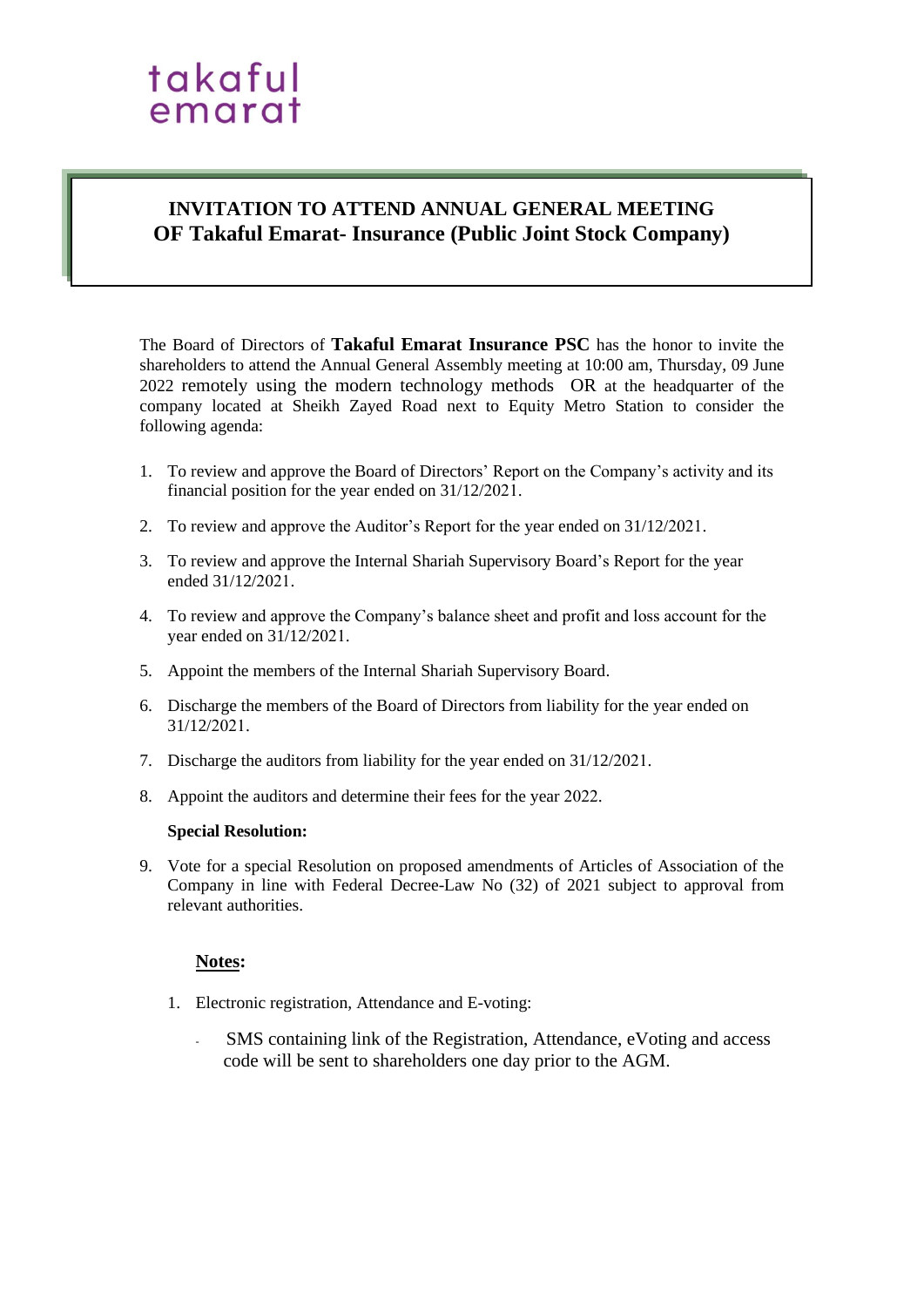## takaful emarat

Shareholder is able to register (registration for attendance) and vote upon receiving the link and until the commencement of the AGM at 10:00 am, Thursday, 09 June 2022 and the vote will be continuing until end of the AGM.

- E-Voting will only be extended for shareholders registered before the AGM commencement until the end of the AGM.
- Shareholders can attend online live streaming of the AGM through the link will be sent one day before the AGM day.
- For any queries related to Electronic Registration, Attendance and eVoting, please contact Dubai Financial Market, Customer Services on +971 4 305 5555 or call the company investors relation on +97142309415
- 2. Any shareholder who has the right to attend the General Assembly may delegate any person other than a member of the Board of Directors under a special written proxy. In such capacity, no proxy may represent more than 5% of the shares in the capital of the Company. Shareholders who lack capacity or competency shall be represented by their legal representatives providing that the requirements set out in Clauses 1 and 2 of Article No. 40 of the Authority's Board Chairman's Decision No. 3 / R.M for the year 2020 regarding the adoption of the Corporate Governance Guide for Public Joint Stock Companies are taken into account. You can view the published disclosure on the Company's and the Market's website regarding the procedures for approving the power of attorney.
- 3. A corporate person may delegate one of its representatives or those in charge of its management under a decision of its Board of Directors or its authorized deputy to represent such corporate person in the General Assembly of the Company. The delegated person shall have the powers as determined under the delegation decision.
- 4. Shareholders registered in the Shareholders Register on Wednesday, 08 June 2022 shall be entitled to vote in the General Assembly meeting.
- 5. The shareholders can access and review the financial statements of the Company on the website of the Company [www.takafulemarat.com](http://www.takafulemarat.com/) and Dubai Financial Market [www.dfm.ae.](http://www.dfm.ae/)
- 6. The meeting of the General Assembly shall not be valid unless attended by shareholders who hold or represent by proxy at least (50%) of the Company's share capital. If this quorum for the meeting is not available in the first meeting, the second meeting shall be convened on Wednesday, 15 June 2022 at the same time. The second meeting shall be deemed valid irrespective of the number of the shareholders present
- 7. Special Resolution: is a resolution passed by majority vote of the shareholders who hold at least 3/4 of the shares represented in the General Assembly meeting of a jointstock company.
- 8. Guide on investor rights in securities is available on the main page of the SCA official website, according to the following link: <https://www.sca.gov.ae/ar/services/minority-investor-protection.aspx>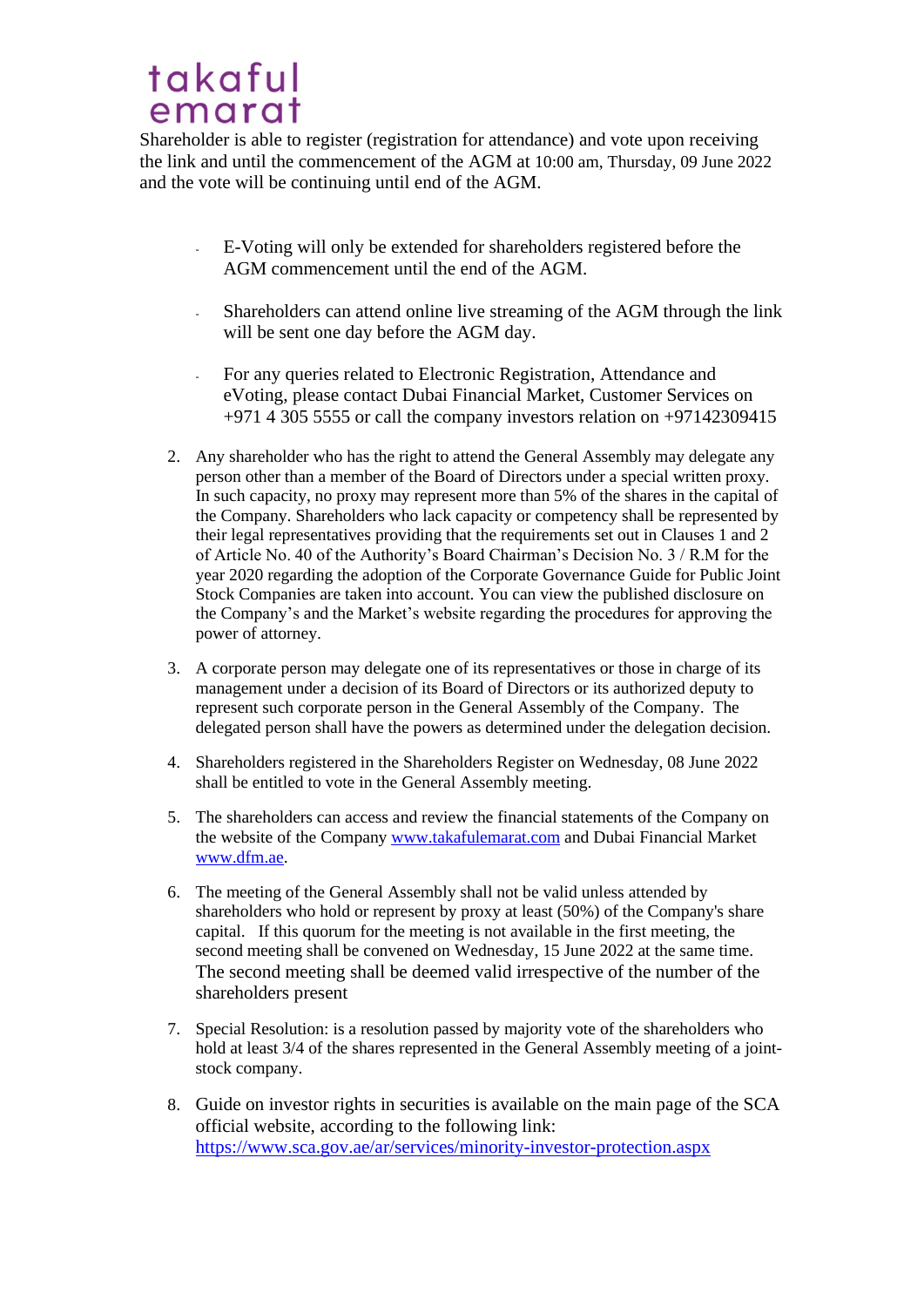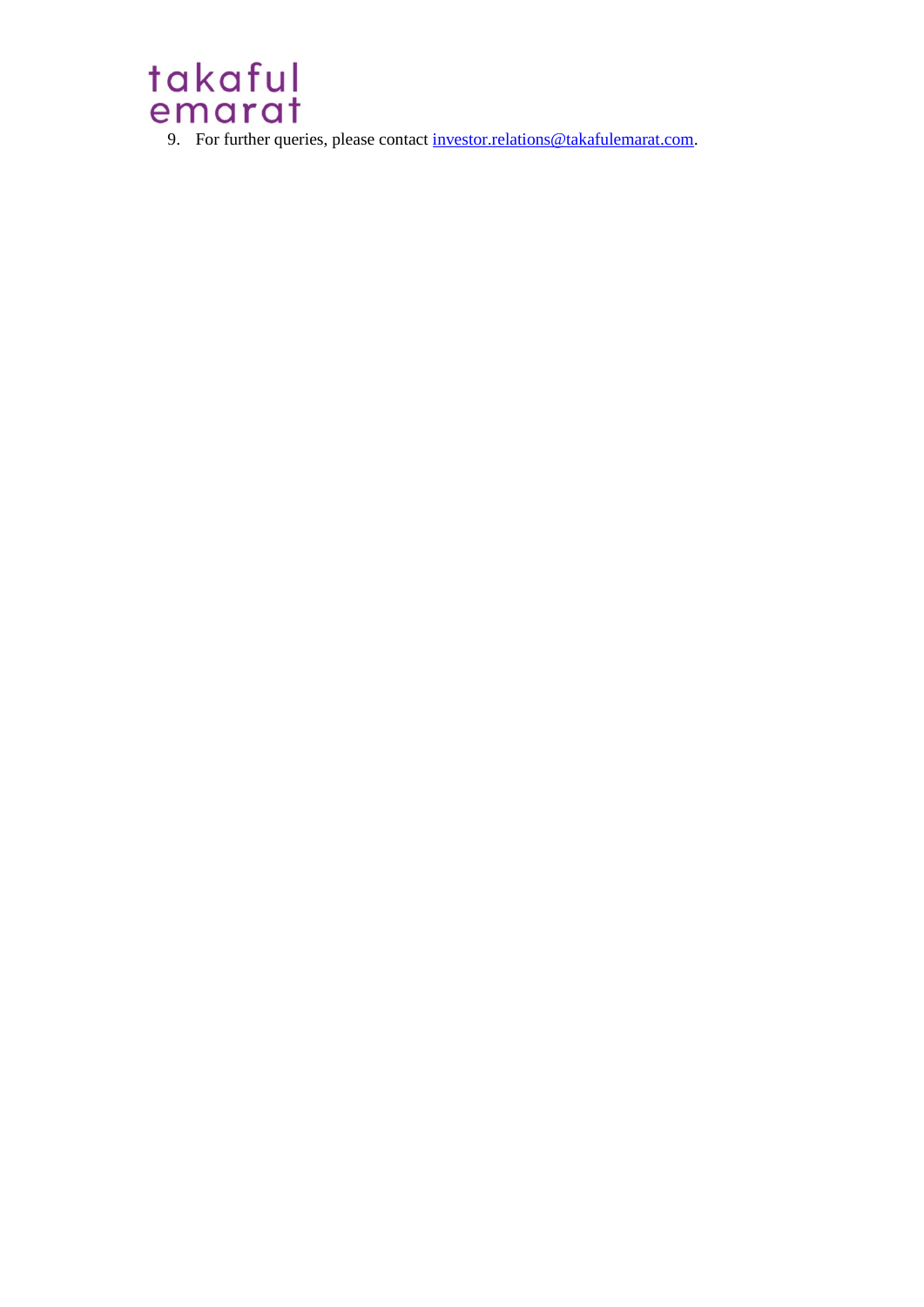تكافــــــــــل<br>الإمــــــارات

### دعــــــوة لحضور اجتماع الجمعية العمومية السنوية لشـــركـــــة تكافل االمارات - تأمين )شركـــة مساهمة عامة (

يتشرف مجلس إدارة شركة تكافل الامارات - تأمين (ش.م. ع) بدعوة السادة المساهمين لحضور اجتماع الجمعية العمومية السنوية وذلك في تمام الساعة العاشرة صباحا من يوم الخميس الموافق 09 يونيو 2022 عن بعد باستخدام الوسائل التقنية الحديثة مع خيار الحضور الشخصي في مقر الشركة الكائن في دبي شارع الشيخ زايد بجانب محطة ميترو ايكويتي وذلك للنظر في جدول الأعمال التالي:

- .1 سماع تقرير مجلس اإلدارة عن نشاط الشركة وعن مركزها المالي عن السنة المالية المنتهية في 2021/12/31 والتصديق عليه.
	- .2 سماع تقرير مدقق الحسابات عن السنة المالية المنتهية في 2021/12/31 والتصديق عليه.
		- .3 سماع تقرير لجنة الرقابة الشرعية الداخلية والتصديق عليه.
	- .4 مناقشة ميزانية الشركة وحساب األرباح والخسائر عن السنة المالية المنتهية في 2021/12/31 والتصديق عليها.
		- .5 تعيين أعضاء لجنة الرقابة الشرعية الداخلية.
		- .6 إبراء ذمة أعضاء مجلس اإلدارة عن السنة المالية المنتهية في/12/31 2021 .
			- .7 إبراء ذمة مدققي الحسابات عن السنة المالية المنتهية في 2021/12/31 .
				- .8 تعيين مدققي الحسابات وتحديد أتعابهم للعام .2022

#### **قرار خاص**:

.9 التصويت على قرار خاص بتعديل النظام الداخلي للشركة بما يتوافق مع المرسوم بقانون اتحادي رقم 32 لسنة 2021 في شأن الشركات التجارية بعد الحصول على موافقة السلطة المختصة.

#### مالحظات:

- .1 التسجيل والحضور و التصويت اإللكتروني:
- سيتم إرسال رسالة نصية قصيرة للمساهمين، تحتوي على اربط التسجيل والحضور والتصويت اإللكتروني ورمز الدخول في اليوم السابق الجتماع الجمعية العمومية.
- يمكن للمساهم التسجيل (تسجيل الحضور ) والتصويت من وقت استلام الرابط وحتى بدء أعمال الجمعية العمومية في الساعة العاشرة صباحا من يوم الخميس الموافق 09 يونيو 2022
- التصويت اإللكتروني ممتد فقط للمساهمين المسجلين وذلك من بدء اجتماع الجمعية العمومية وحتى نهاية االجتماع.
- يمكن للمساهمين متابعة البث الإلكتروني المباشر للجمعية العمومية من خلال الرابط الذي سيتم ارساله في اليوم السابق الجتماع الجمعية العمومية.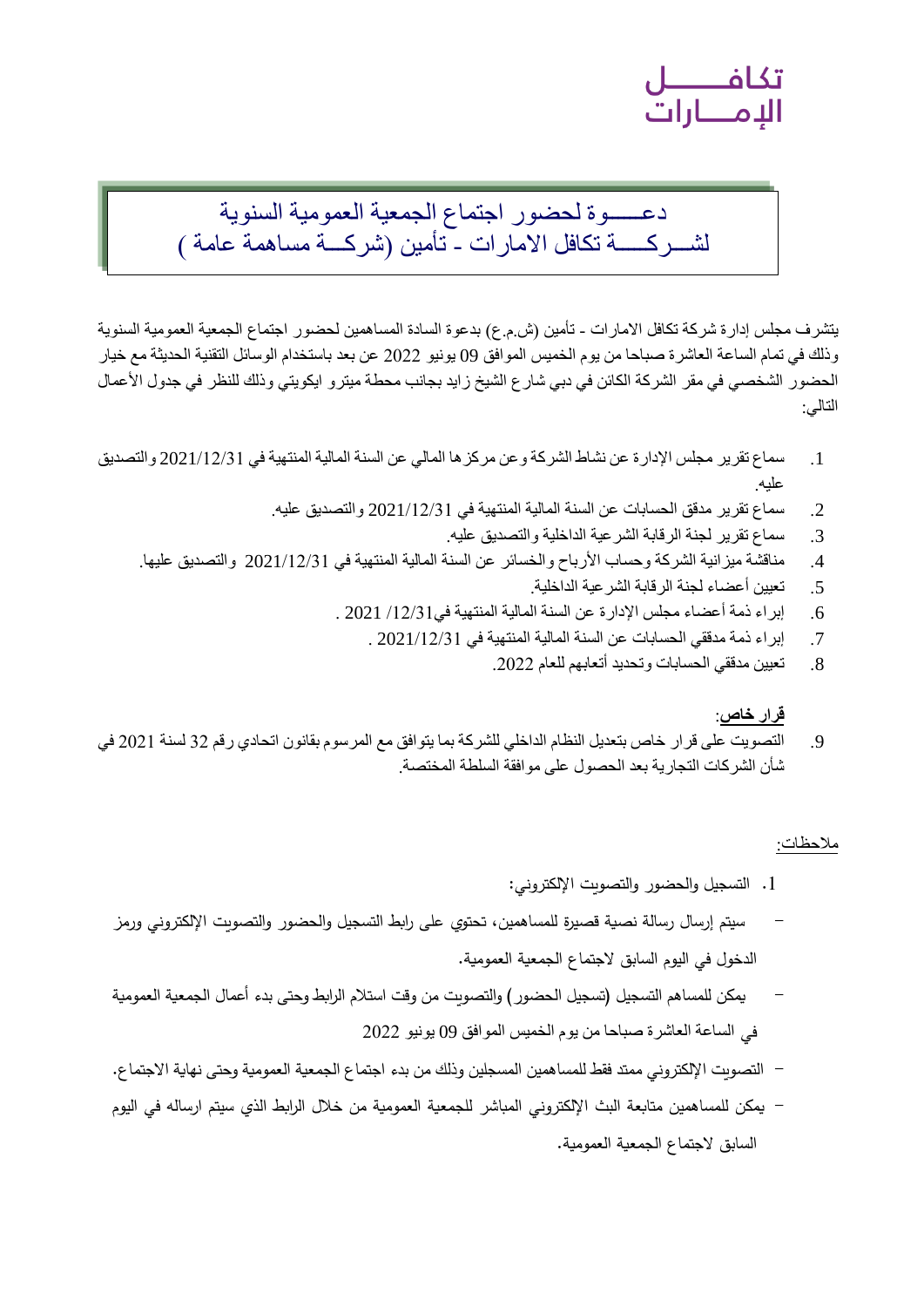## تكافــــــــــل<br>الإمــــــارات

- ألي استفسار متعلق بالتسجيل والحضور والتصويت اإللكتروني يرجى التواصل مع خدمة العمالء لدى سوق دبي المالي على الرقم: \$97143055555 أو مسؤول علاقات المستثمرين في الشركة على الرقم \$9714230941+
- .2 يجوز لمن له حق حضور الجمعية أن ينيب عنه من يختاره من غير أعضاء مجلس اإلدارة أو العاملين بالشركة أو شركة الوساطة أو العاملين بها بمقتضى توكيل خاص ثابت بالكتابة ويجب أال يكون الوكيل لعدد من المساهمين حائزاً بهذه الصفة على أكثر من خمسة بالمئة من رأس مال الشركة، ويمثل ناقصـي الأهلية وفاقديها النائبون عنهم قانوناً (على أن يتم مراعاة الاشتراطات الواردة بالبندين 1 و 2 من المادة رقم 40 من قرار رئيس مجلس إدارة الهيئة رقم 3 /ر.م لسنة 2020 بشأن اعتماد دليل حوكمة الشركات المساهمة العامة ويمكنكم االطالع على اإلفصاح المنشور على صفحة الشركة على موقع السوق الإلكتروني بشأن الإجراءات الواجبة لاعتماد التوكيل)
- 3. للشخص الاعتباري أن يفوض أحد ممثليه أو القائمين على إدارته بموجب قرار من مجلس إدارته أو من يقوم مقامه ليمثله في الجمعية العمومية للشركة ويكون للشخص المفوض الصالحيات المقررة بموجب قرار التفويض.
- .4 يكون مالك السهم المسجل في يوم االربعاء 08 يونيو 2022 هو صاحب الحق في التصويت في الجمعية العمومية.
- 5. يمكن للمساهمين الاطلاع على البيانات المالية للشركة من خلال الموقع الإلكتروني للشركة .www.dfm.ae المالي دبي سوق وموقع www.takafulemarat.com
- 6. لا يكون انعقاد الجمعية العمومية صحيحًا إلا اذا حضره مساهمون يملكون أو يمثلون بالوكالة ما لا يقل عن (50٪) من رأس مال الشركة و إذا لم يتوفر هذا النصاب في الاجتماع الأول ، يُعقد الاجتماع الثاني يوم الأربعاء الموافق 15 يونيو 2022 في نفس التوقيت ،ويعتبر الاجتماع الثاني صحيحًا بغض النظر عن عدد المساهمين الحاضرين
- 7. القر ار الخاص : هو القر ار الصادر بأغلبية أصوات المساهمين الذين يملكون ما لا يقل عن ثلاثة أر باع الأسهم الممثلة في اجتماع الجمعية العمومية للشركة المساهمة.
- 8. يمكنكم الاطلاع على دليل حقوق المستثمرين في الأوراق المالية والمتوفر بالصفحة الرئيسية على موقع الهيئة الرسمي حسب الرابط التالي:

<https://www.sca.gov.ae/ar/services/minority-investor-protection.aspx>

9. لمزيد من الاستفسارات ، يرجى مراسلتنا على Investor.relations@takafulemarat.com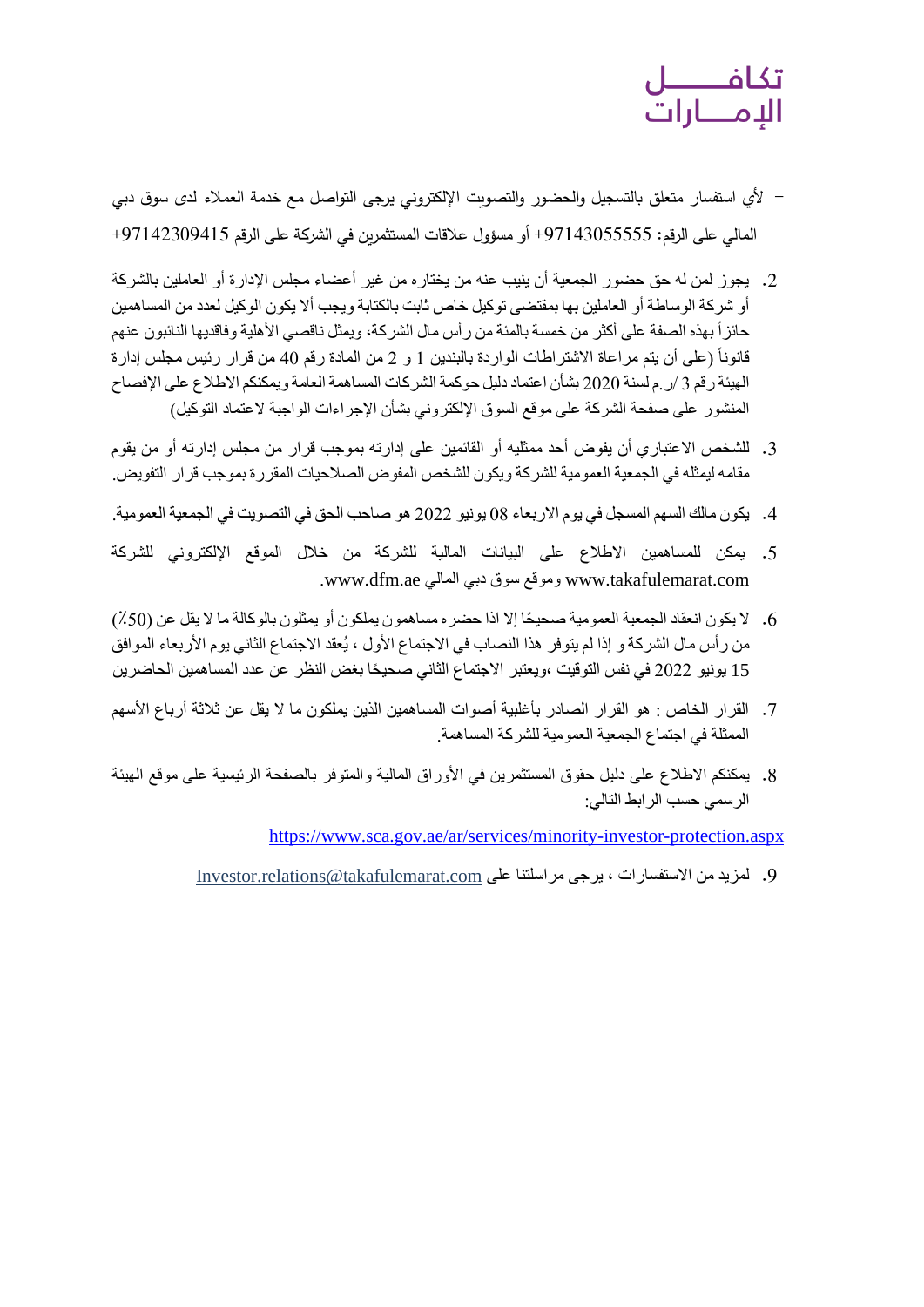| The Amendment of The AOA of Takaful Emarat Insurance PSC |                                                  |                                                         |         |
|----------------------------------------------------------|--------------------------------------------------|---------------------------------------------------------|---------|
| Article No                                               | Before                                           | After                                                   | Remarks |
| 1                                                        | <b>Companies Law:</b> The Federal Companies Law: | Federal                                                 |         |
|                                                          | No. (2) of 2015<br>Law<br>on                     | Decree-Law No. 32 of 2021 on                            |         |
|                                                          | Commercial Companies and any                     | Commercial Companies and                                |         |
|                                                          | amendment thereto.                               | any amendment thereto.                                  |         |
|                                                          |                                                  |                                                         |         |
|                                                          | Stakeholders:                                    | Stakeholders:                                           |         |
|                                                          | The Chairman and other                           | stakeholders,<br>transactions                           |         |
|                                                          | members of the BOD and the                       | related to conflict of interest,                        |         |
|                                                          | senior<br>executive                              | and duties of the related                               |         |
|                                                          | of<br>the<br>management                          | defined<br>parties<br>in<br>are                         |         |
|                                                          | Company, and the companies                       | accordance with the decisions                           |         |
|                                                          |                                                  | and regulations issued by the                           |         |
|                                                          | in which any of such persons                     | authority in this regard.                               |         |
|                                                          | hold a controlling share, and                    |                                                         |         |
|                                                          | parent, affiliate or<br>sister                   | <b>Related parties:</b><br>Persons who have<br>1.<br>an |         |
|                                                          | companies.                                       | agreement or arrangement for                            |         |
|                                                          | First-degree relatives of the<br>$\bullet$       | the purpose of controlling the                          |         |
|                                                          | chairman and member of the                       | company.                                                |         |
|                                                          | BOD or<br>senior executive                       | 2. The natural person and                               |         |
|                                                          | management.                                      | his/her minor children.                                 |         |
|                                                          | Natural or artificial person<br>$\bullet$        | 3. legal entity and any of its                          |         |
|                                                          |                                                  | board members, or companies                             |         |
|                                                          | who was holding 10% or                           | in which it owns at least 30% of                        |         |
|                                                          | more of the shares of the                        | its capital, or sister, affiliated or                   |         |
|                                                          | Company in the previous                          | allied companies, unless they                           |         |
|                                                          | year of the transaction or was                   | that there<br>prove<br>is<br>no                         |         |
|                                                          | a member of its BOD or its                       | agreement<br>or<br>arrangement                          |         |
|                                                          | its<br>parent<br>company<br>or                   | between them for the purpose                            |         |
|                                                          | subsidiaries.                                    | of control.                                             |         |
|                                                          | The person who has a control<br>٠                | 4. Relatives who are the father,                        |         |
|                                                          | on the Company.                                  | mother,<br>brother,<br>sister,                          |         |
|                                                          |                                                  | children, husband, father-in-                           |         |
|                                                          |                                                  | mother-in-law,<br>law,<br>and                           |         |
|                                                          |                                                  | stepchildren, unless they prove                         |         |
|                                                          |                                                  | that there is no agreement or                           |         |
|                                                          |                                                  | arrangement between them for                            |         |
|                                                          |                                                  | the purpose of control.                                 |         |
|                                                          |                                                  |                                                         |         |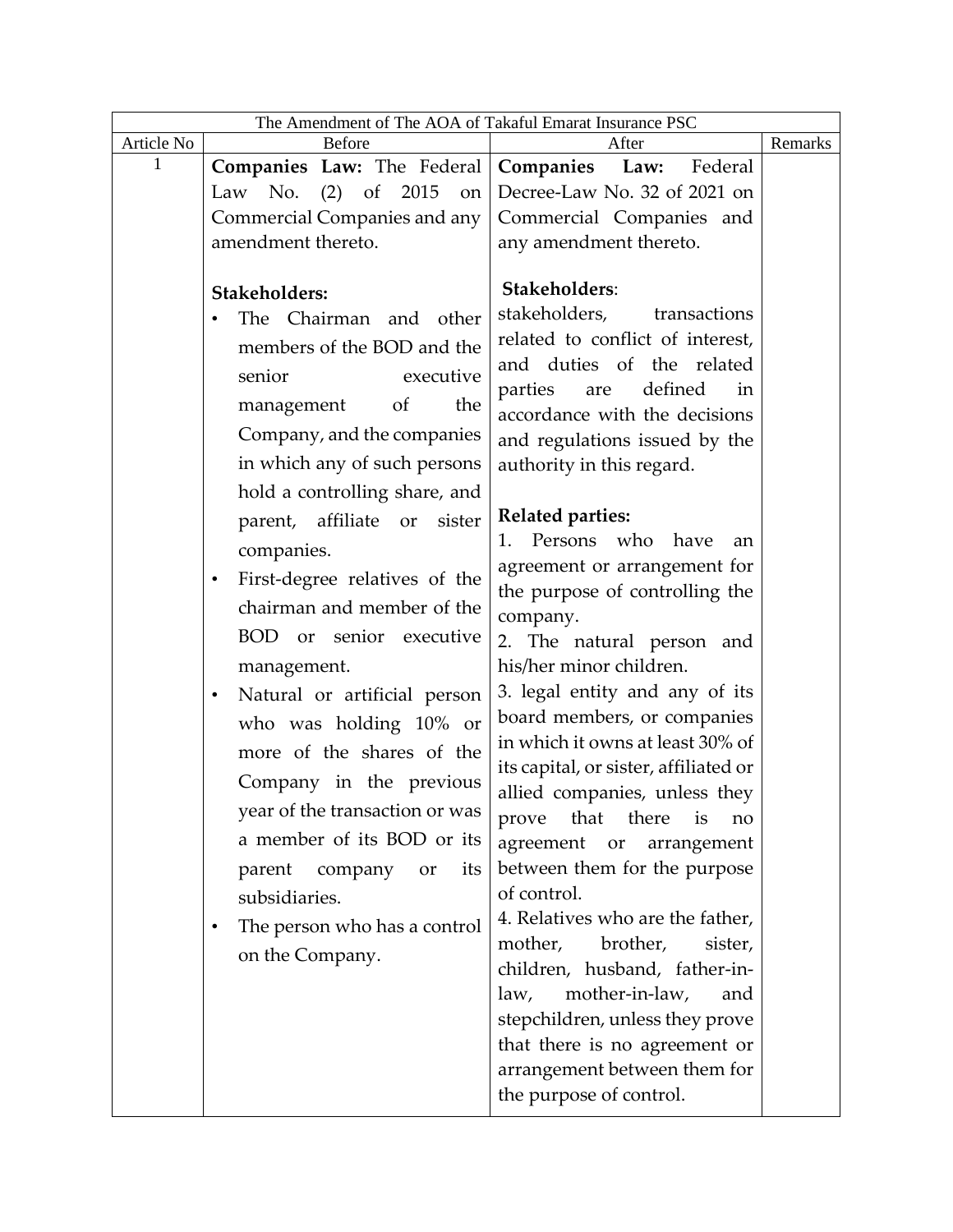|    | Control:                                                                   | Control:                                                          |  |
|----|----------------------------------------------------------------------------|-------------------------------------------------------------------|--|
|    | The ability to influence or control                                        | The insurance company is in                                       |  |
|    | directly or<br>indirectly                                                  | control in the following cases:                                   |  |
|    | appointment of the majority of                                             | A- One person owns -alone or                                      |  |
|    | the BOD or decisions issued by it                                          | with related parties-10%                                          |  |
|    | or by the General Assembly of                                              | or more of the share                                              |  |
|    | the<br>Company,<br>through                                                 | capital, financial                                                |  |
|    | ownership of a percentage of                                               | instruments (such as bonds                                        |  |
|    | shares or other agreement or                                               | convertible into shares) or                                       |  |
|    | arrangement that lead to the                                               | voting rights in the                                              |  |
|    | same effect.                                                               | company.                                                          |  |
|    |                                                                            | Every agreement or<br>$B-$                                        |  |
|    |                                                                            | situation that leads to the                                       |  |
|    |                                                                            |                                                                   |  |
|    |                                                                            | power to appoint or                                               |  |
|    |                                                                            | dismiss the majority of the                                       |  |
|    |                                                                            | members of the BOD or                                             |  |
|    |                                                                            | managers and executive                                            |  |
|    |                                                                            | committees of the                                                 |  |
|    |                                                                            | company.                                                          |  |
| 21 | <b>Cases of Appointment of the</b><br><b>BOD Members by the General</b>    | <b>Elections of BOD members</b>                                   |  |
|    | <b>Assembly</b>                                                            |                                                                   |  |
|    | An exception to the requirement to                                         | Subject to the provisions of                                      |  |
|    | follow the nomination mechanism                                            | Article No. 143 of this Law, the                                  |  |
|    | for membership of the BOD, which                                           | General Assembly shall elect the                                  |  |
|    | must precede the meeting of the                                            | members of the Board of                                           |  |
|    | Assembly to be held to elect the                                           | Directors by way of cumulative                                    |  |
|    | BOD members and according to the<br>provisions of Article $(144/2)$ of the | voting by secret ballot. As an<br>exception to the foregoing, the |  |
|    | Commercial Companies Law, the                                              | founders may appoint the                                          |  |
|    | General Assembly may appoint a                                             | members of the first Board of                                     |  |
|    | number of experienced persons in                                           | Directors in the Articles of                                      |  |
|    | the BOD other than the shareholders                                        | Association of the company.                                       |  |
|    | of the Company, provided that such                                         | Cumulative voting means<br>a.                                     |  |
|    | members shall not exceed one third                                         | that each shareholder shall                                       |  |
|    | of the number of members as                                                | have a number of votes                                            |  |
|    | determined in the AOA in one of the<br>following cases:                    | equivalent to the number<br>of shares held by him. The            |  |
|    | a. The required number of                                                  | shareholder may use all of                                        |  |
|    | candidates during the period                                               | his votes for one                                                 |  |
|    | of candidate selection for                                                 | candidate and may                                                 |  |
|    | BOD membership, leading                                                    | distribute his votes among                                        |  |
|    |                                                                            | his selected candidates,                                          |  |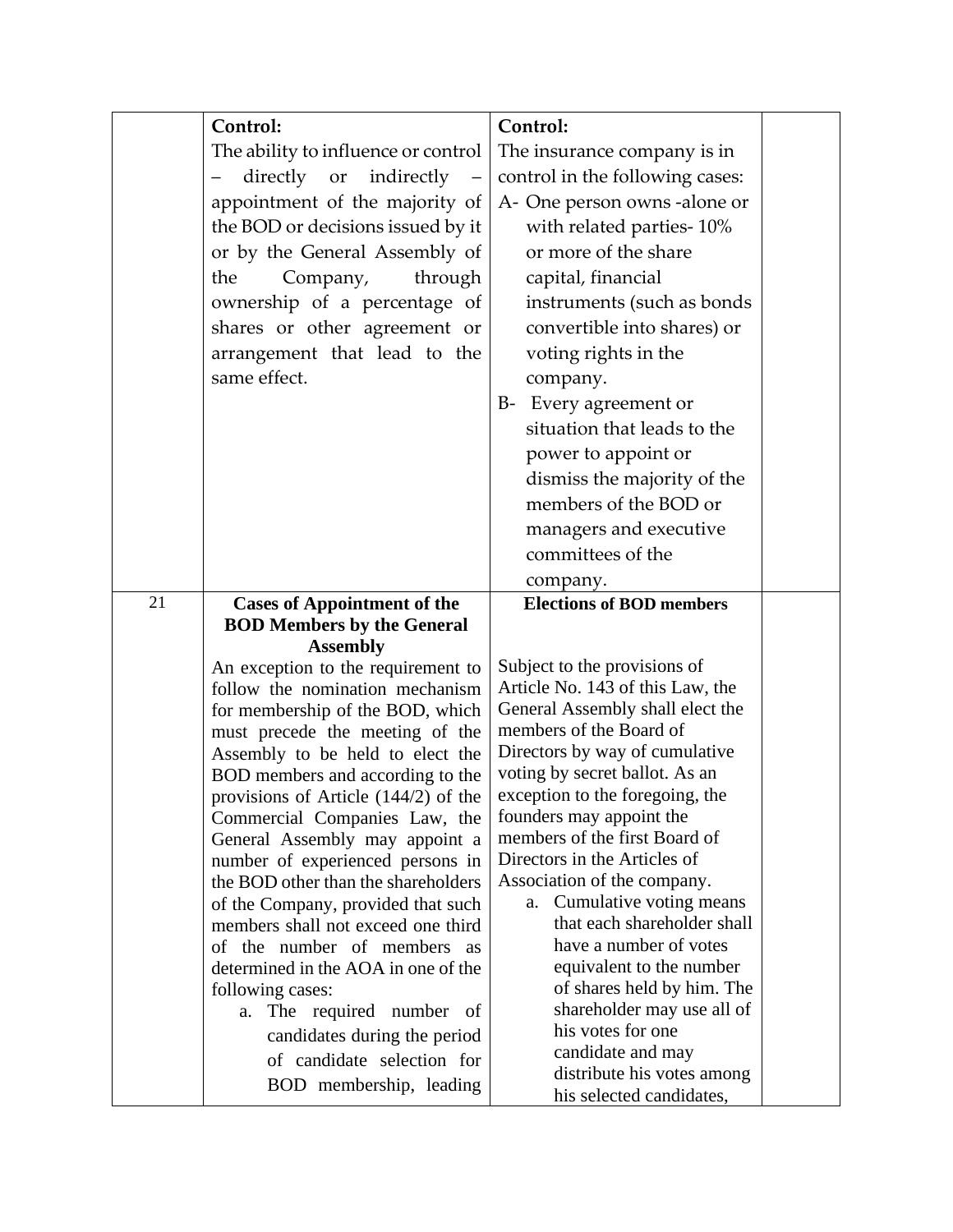|    | to less than the minimum<br>limit required for a quorum.<br>b. Approval of appointment of<br>the BOD members who were<br>appointed in the vacant<br>positions by the BOD.<br>c. Resignation of members of<br>the BOD during the meeting<br>of the General Assembly and<br>appointment of a temporary<br>board to carry on business of<br>the Company until the start<br>of candidate selection for<br>membership of the BOD.                                                                                                                                                            | provided that the number<br>of votes given to his<br>chosen candidates does<br>not exceed his number of<br>votes.<br>Subject to the<br>b.<br>provisions of this Law<br>and the authority<br>instructions, the Board<br>of Directors may be<br>comprised of<br>experienced persons<br>who are not from<br>among the<br>shareholders.                                                                                                                                                                                                                                                                              |  |
|----|-----------------------------------------------------------------------------------------------------------------------------------------------------------------------------------------------------------------------------------------------------------------------------------------------------------------------------------------------------------------------------------------------------------------------------------------------------------------------------------------------------------------------------------------------------------------------------------------|------------------------------------------------------------------------------------------------------------------------------------------------------------------------------------------------------------------------------------------------------------------------------------------------------------------------------------------------------------------------------------------------------------------------------------------------------------------------------------------------------------------------------------------------------------------------------------------------------------------|--|
| 40 | <b>General Assembly Meeting</b>                                                                                                                                                                                                                                                                                                                                                                                                                                                                                                                                                         | <b>General Assembly Meeting</b><br>(To be added)<br>Meetings of general assemblies<br>may be held, and the shareholder<br>may participate in their<br>deliberations and vote on their<br>decisions by means of modern<br>technology to attend remotely, in<br>accordance with the regulations<br>set by the Authority in this<br>regard.                                                                                                                                                                                                                                                                         |  |
| 41 | Notification of the Invitation to                                                                                                                                                                                                                                                                                                                                                                                                                                                                                                                                                       | Notification of the Invitation to                                                                                                                                                                                                                                                                                                                                                                                                                                                                                                                                                                                |  |
|    | the Meeting of the General<br><b>Assembly</b>                                                                                                                                                                                                                                                                                                                                                                                                                                                                                                                                           | the Meeting of the General<br><b>Assembly</b>                                                                                                                                                                                                                                                                                                                                                                                                                                                                                                                                                                    |  |
|    | The shareholders shall be invited to<br>the<br>General<br>attend<br>Assembly<br>meetings by an announcement in<br>two local daily newspapers, one of<br>them at least shall be issued in<br>Arabic, and registered letters at least<br>fifteen days prior to the scheduled<br>date of the meeting, after obtaining<br>the approval of the SCA. The<br>notification of the invitation shall be<br>accompanied by the report of the<br>BOD and the Auditors' Report and<br>it shall include the agenda as well.<br>copy of the papers of the<br>A<br>invitation shall be sent to the SCA, | The shareholders shall be invited to<br>attend the General Assembly<br>meetings by an announcement in two<br>local daily newspapers one of them<br>at least shall be issued in Arabic, and<br>registered letters or or through<br>modern technology means at least<br>twenty-one days before the date set<br>for the meeting according to the<br>method of announcement determined<br>by SCA. The notification of the<br>invitation shall be accompanied by<br>the report of the BOD and the<br>Auditors' Report and it shall include<br>the agenda as well. and it shall<br>include the agenda, place, date and |  |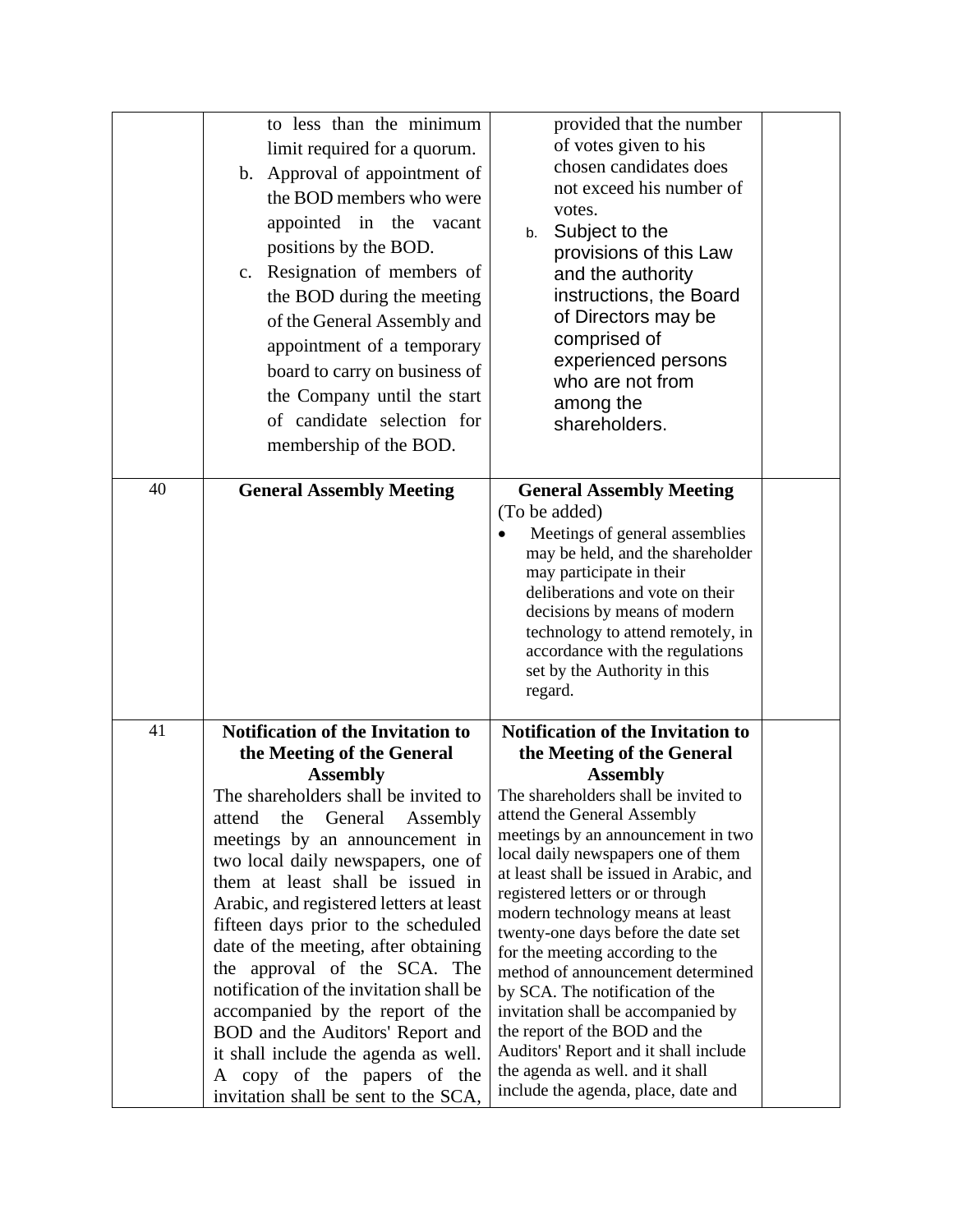|        | the Competent Authority and the<br>Insurance Authority. | time of the first meeting and the<br>second meeting in the event that the<br>quorum is not completed in the first<br>meeting and the person entitled to |  |
|--------|---------------------------------------------------------|---------------------------------------------------------------------------------------------------------------------------------------------------------|--|
|        |                                                         | attend the meeting of the general<br>assembly.<br>A copy of the invitation shall be sent                                                                |  |
|        |                                                         | to SCA, competent authority and the<br>insurance authority.                                                                                             |  |
| 42     | <b>Invitation to the Meeting of the</b>                 | <b>Invitation to the Meeting of the</b>                                                                                                                 |  |
|        | <b>General Assembly</b>                                 | <b>General Assembly</b>                                                                                                                                 |  |
|        | The BOD shall invite the<br>a.                          | The BOD shall invite the<br>a.                                                                                                                          |  |
|        | Assembly<br>General<br>to                               | Assembly<br>General<br>to                                                                                                                               |  |
|        | convene within four months                              | within<br>four<br>convene                                                                                                                               |  |
|        | following the end of the                                | months following the end                                                                                                                                |  |
|        | fiscal year, and whenever it                            | of the fiscal year, and                                                                                                                                 |  |
|        | deems necessary.                                        | whenever<br>deems<br>it                                                                                                                                 |  |
|        | b. The SCA, the auditor or one                          | necessary.                                                                                                                                              |  |
|        | shareholders<br>more<br><b>or</b>                       | b. The board of directors of                                                                                                                            |  |
|        | holding at least 20% of the                             | the company shall invite                                                                                                                                |  |
|        | share capital may submit a                              | the general assembly to                                                                                                                                 |  |
|        | request to the BOD to                                   | convene within five days                                                                                                                                |  |
|        | the<br>General<br>convene                               | upon a request by the                                                                                                                                   |  |
|        | Assembly, if there is a                                 | auditor or SCA, or one or                                                                                                                               |  |
|        | serious reason<br>for<br>this                           | more shareholders who                                                                                                                                   |  |
|        | request. In such case, the                              | own not less than 10% of                                                                                                                                |  |
|        | BOD shall<br>the<br>convene                             | the shares of the company,                                                                                                                              |  |
|        | Assembly<br>General<br>to                               | in accordance with the                                                                                                                                  |  |
|        | convene within five days of                             | law.                                                                                                                                                    |  |
|        |                                                         |                                                                                                                                                         |  |
|        | the date of the request.                                |                                                                                                                                                         |  |
| $47-a$ | <b>Chairman of the General</b>                          | <b>Chairman of the General</b>                                                                                                                          |  |
|        | <b>Assembly and the Minutes</b>                         | <b>Assembly and the Minutes</b>                                                                                                                         |  |
|        | The General Assembly shall be<br>a.                     | The General Assembly<br>a.                                                                                                                              |  |
|        | chaired by the Chairman of the                          | shall be chaired by the Chairman                                                                                                                        |  |
|        | Company or, in his/her absence,                         | of the Company or, in his/her                                                                                                                           |  |
|        | the Deputy Chairman or, if both                         | absence, the Deputy Chairman or,<br>if both the Chairman and the                                                                                        |  |
|        | the Chairman and the Deputy                             | Deputy Chairman are absent, any                                                                                                                         |  |
|        | Chairman are absent, any such                           | member of the board of directors                                                                                                                        |  |
|        | shareholder elected by the other                        | chosen by the board of directors,                                                                                                                       |  |
|        | shareholders through a voting                           | in the event that the board of                                                                                                                          |  |
|        | by any means<br>as may be                               | directors does not choose the                                                                                                                           |  |
|        | determined by<br>General<br>the                         | member, it is chaired by any                                                                                                                            |  |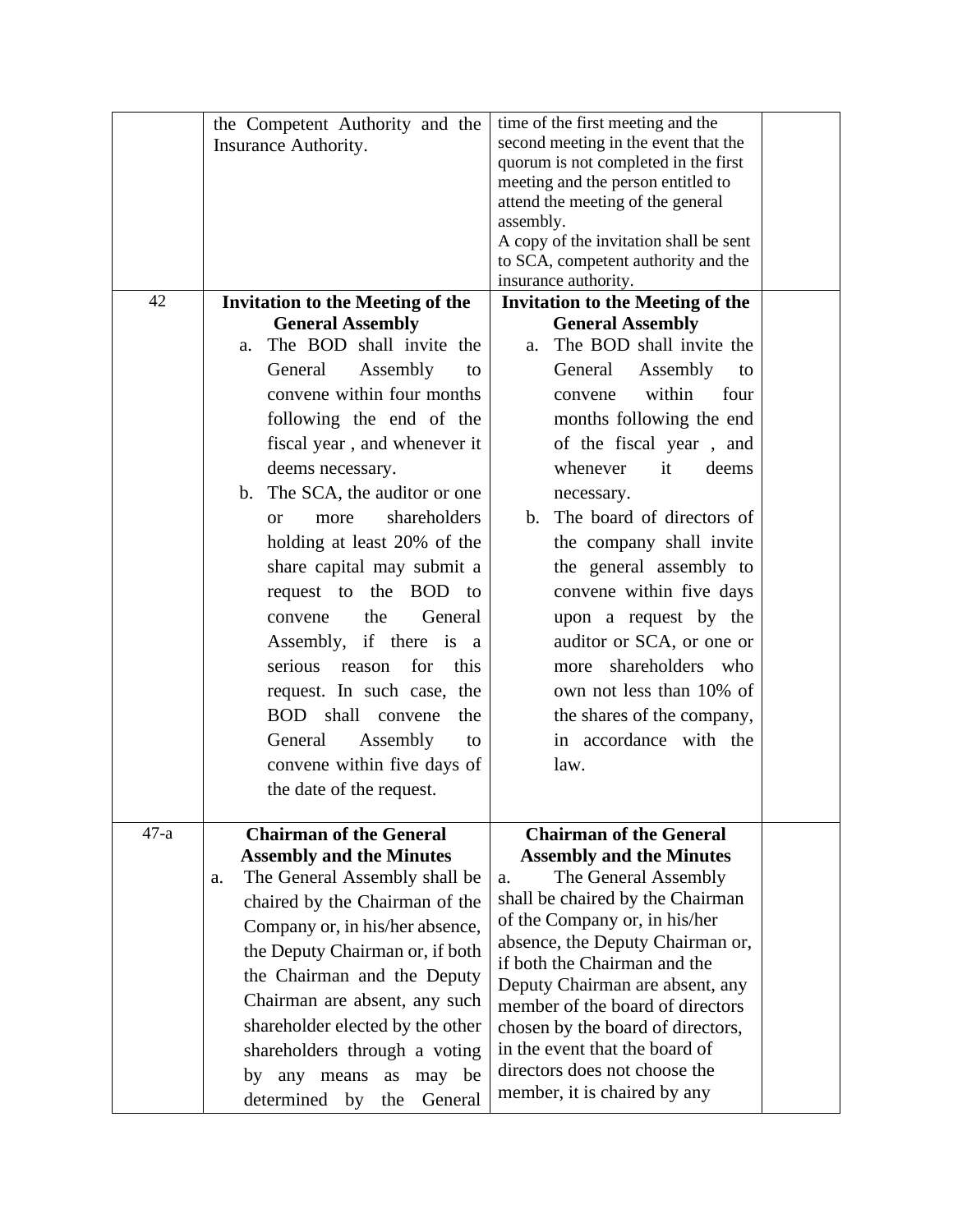|    | The<br>General<br>Assembly.<br>Assembly shall also appoint a<br>secretary for the meeting. If the<br>General Assembly considers<br>related<br>the<br>any issue<br>to<br>Chairman of the meeting,<br>whoever he/she is, the General<br>Assembly shall elect from<br>amongst the shareholders a<br>Chairman of the meeting during<br>the discussion of this issue. The<br>Chairman<br>shall<br>appoint<br>a<br>canvasser, provided that the<br>Assembly<br>approves<br>such<br>appointment.             | person chosen by the general<br>assembly. The General Assembly<br>shall also appoint a secretary for<br>the meeting. If the General<br>Assembly considers any issue<br>related to the Chairman of the<br>meeting, whoever he/she is, the<br>General Assembly shall elect<br>from amongst the shareholders a<br>Chairman of the meeting during<br>the discussion of this issue.                                                              |  |
|----|-------------------------------------------------------------------------------------------------------------------------------------------------------------------------------------------------------------------------------------------------------------------------------------------------------------------------------------------------------------------------------------------------------------------------------------------------------------------------------------------------------|---------------------------------------------------------------------------------------------------------------------------------------------------------------------------------------------------------------------------------------------------------------------------------------------------------------------------------------------------------------------------------------------------------------------------------------------|--|
| 48 | <b>The Voting Process at General</b><br><b>Assembly</b><br>Voting at the General Assembly<br>shall be in accordance with such<br>process as defined by the Chairman<br>of the Assembly unless the General<br>Assembly resolves to adopt a<br>specific way of voting. Voting shall<br>be through cumulative secret ballots<br>the<br>election,<br>dismissal,<br><sub>on</sub><br>accountability, appointment of the<br>members of the BOD to the extent<br>permitted by the provisions of this<br>AOA. | <b>The Voting Process at General</b><br><b>Assembly</b><br>Voting at the General Assembly<br>shall be in accordance with such<br>process as defined by the<br>Chairman of the Assembly unless<br>the General Assembly resolves to<br>adopt a specific way of voting.<br>Voting shall be through<br>cumulative secret ballots on the<br>election, dismissal,<br>accountability, appointment of<br>the members of the BOD.                    |  |
| 50 | <b>Issuance of Special Resolution</b><br>A special resolution shall be issued<br>by the General Assembly by a<br>majority of votes of shareholders<br>holding at least three-fourths of the<br>shares represented at the General<br>Assembly Meeting of the Company<br>in the following cases:<br>Increasing or decreasing the<br>a.<br>capital.<br>b. Issuing debenture<br>bonds<br><b>or</b><br>sukuk.                                                                                              | <b>Issuance of Special Resolution</b><br>A special resolution shall be<br>issued by the General Assembly<br>by a majority of votes of<br>shareholders holding<br>at least<br>three-fourths<br>of<br>the<br>shares<br>represented<br>General<br>at<br>the<br>Assembly<br>Meeting<br>of<br>the<br>Company in the following cases:<br>Increasing or decreasing the<br>i.<br>capital.<br>Issuing debenture bonds or<br>$\mathbf{j}$ .<br>sukuk. |  |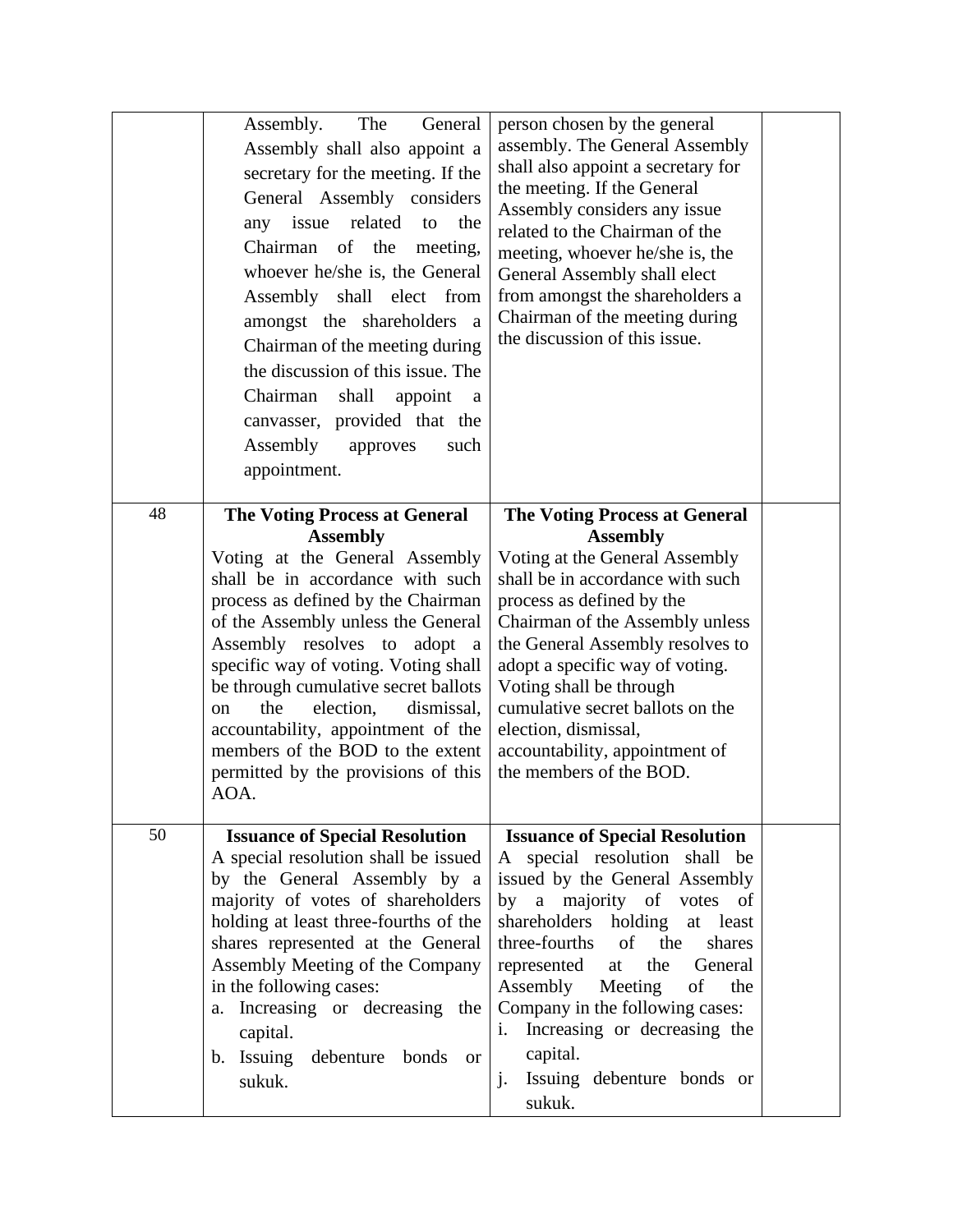|    | c. Providing contributions for the                              | k. Providing contributions for the                 |  |
|----|-----------------------------------------------------------------|----------------------------------------------------|--|
|    | purposes of serving the society.                                | of<br>purposes<br>serving<br>the                   |  |
|    | Dissolving or merging the<br>d.                                 | society.                                           |  |
|    | with<br>Company<br>another                                      | Dissolving or merging the<br>1.                    |  |
|    | company.                                                        | Company<br>with<br>another                         |  |
|    | Selling or otherwise disposing<br>e.                            | company.                                           |  |
|    | of the business of the Company.                                 | m. Selling or otherwise disposing                  |  |
|    | Extending the term of the<br>f.                                 | business<br>of<br>of<br>the<br>the                 |  |
|    | Company.                                                        | Company.                                           |  |
|    | Amending the AOA or the<br>g.                                   | Extending the term of the<br>n.                    |  |
|    | Bylaws of the Company.                                          | Company.                                           |  |
|    | h. In cases where the Companies                                 | Amending the AOA or the<br>0.                      |  |
|    | Law requires the issuance of a                                  | Bylaws of the Company.                             |  |
|    | special resolution.                                             | h. In cases where the Companies                    |  |
|    |                                                                 | Law requires the issuance of a                     |  |
|    | all cases, according to the<br>In                               | special resolution.                                |  |
|    | provisions of Article (139) of the                              | The company may issue a special                    |  |
|    | Companies Law, the resolution<br>amending the AOA and Bylaws of | resolution to amend its AOA,                       |  |
|    | the Company shall be approved by                                | after getting an approval from                     |  |
|    | the SCA, the Competent Authority                                | SCA, and the company must                          |  |
|    |                                                                 |                                                    |  |
|    | and the Insurance Authority.                                    | provide the competent authority                    |  |
|    |                                                                 | with a copy of this decision                       |  |
| 51 | <b>Listing Certain Items on the</b>                             | <b>Listing Certain Items on the</b>                |  |
|    | <b>Agenda of the General Assembly</b>                           | <b>Agenda of the General</b>                       |  |
|    | <b>Meeting</b><br>a. The General Assembly may not               | <b>Assembly Meeting</b><br>a. The General Assembly |  |
|    | consider issues other than those                                | may not consider issues                            |  |
|    | listed on the agenda.                                           | other than those listed on                         |  |
|    | b. Notwithstanding the provisions                               | the agenda.                                        |  |
|    | of Clause (a) of this Article and                               | b. Notwithstanding the                             |  |
|    | in compliance with the                                          | provisions of Clause (a) of                        |  |
|    | regulations issued by the SCA                                   | this Article and in                                |  |
|    | in this regard, the General                                     | compliance with the                                |  |
|    | Assembly may:                                                   | regulations issued by the                          |  |
|    | 1. Consider the serious                                         | SCA in this regard, the                            |  |
|    | incidents revealed                                              | General Assembly may:                              |  |
|    | during the meeting; or                                          | 1- Consider the serious                            |  |
|    | 2. List a certain issue in the                                  | incidents revealed                                 |  |
|    | Agenda of the General                                           | during the meeting; or                             |  |
|    | Assembly<br>upon<br>the<br>request of the SCA or a              | 2- List a certain issue in<br>the Agenda of the    |  |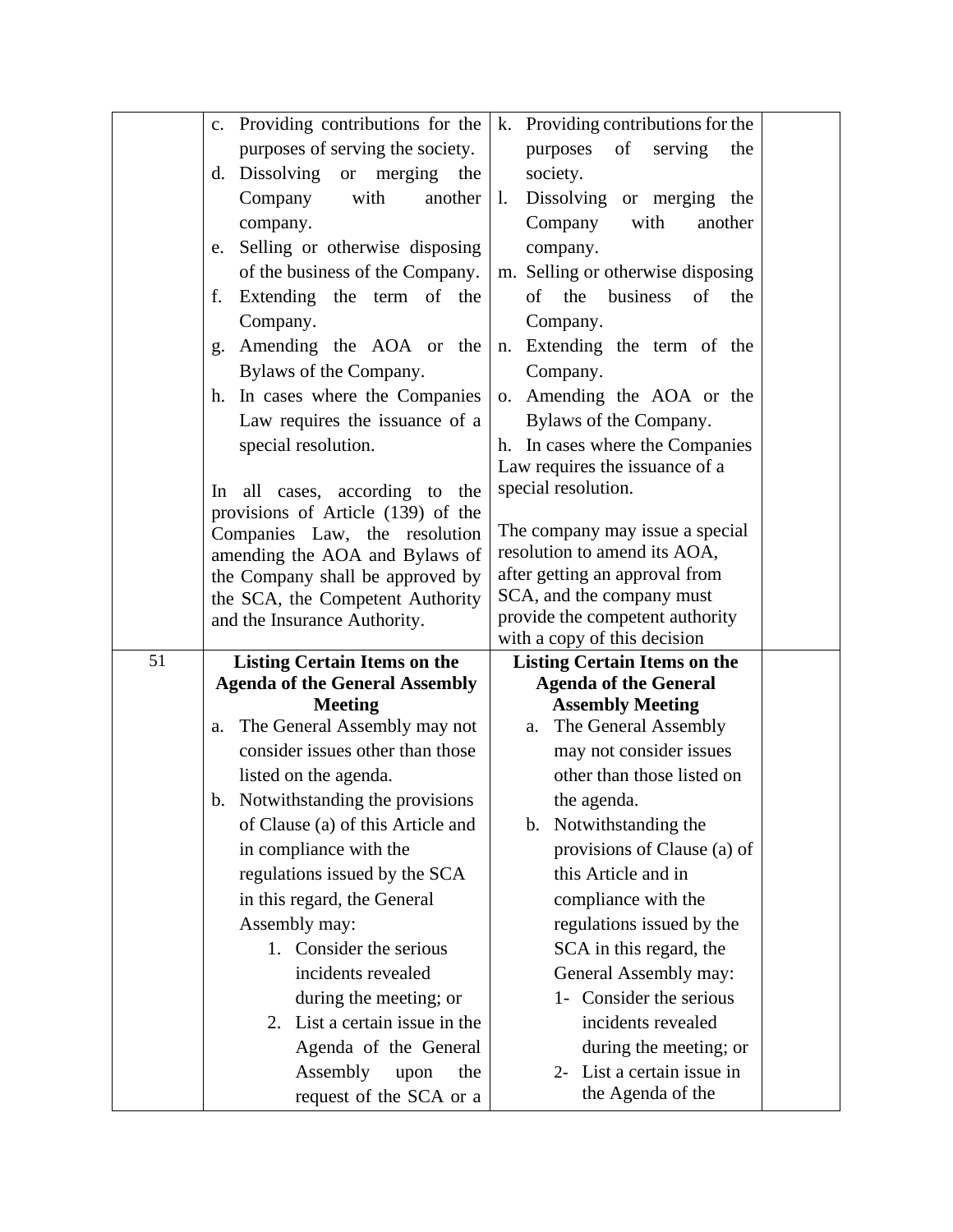|    | number of shareholders<br>holding at least 10% of<br>capital<br>the<br>of<br>the<br>The<br>Company.<br>Chairman shall list such<br>additional issue before<br>the<br>commencing<br>discussion of the Agenda<br>of the General Assembly<br>or to present the issue<br>before<br>the<br>General<br>Assembly to<br>decide<br>whether to list such issue<br>in the Agenda or not.                                                                                                                                                                                                                                                                                                                                                                                | <b>General Assembly</b><br>upon the request of the<br>SCA or a number of<br>shareholders holding<br>at least 5% of the<br>capital of the<br>Company. The<br>Chairman shall list<br>such additional issue<br>before starting the<br>discussion of the<br>agenda in accordance<br>with the conditions set<br>by SCA.                                                                                                                                                                                                                                                                                                                                                                                                                                                                                                                                                        |
|----|--------------------------------------------------------------------------------------------------------------------------------------------------------------------------------------------------------------------------------------------------------------------------------------------------------------------------------------------------------------------------------------------------------------------------------------------------------------------------------------------------------------------------------------------------------------------------------------------------------------------------------------------------------------------------------------------------------------------------------------------------------------|---------------------------------------------------------------------------------------------------------------------------------------------------------------------------------------------------------------------------------------------------------------------------------------------------------------------------------------------------------------------------------------------------------------------------------------------------------------------------------------------------------------------------------------------------------------------------------------------------------------------------------------------------------------------------------------------------------------------------------------------------------------------------------------------------------------------------------------------------------------------------|
| 52 | <b>Appointment of the Auditor</b><br>The Company shall have one or<br>a.<br>more auditors to be appointed,<br>and the auditor's remuneration<br>shall be determined by the<br>Assembly<br>General<br>at<br>recommendation of the BOD.<br>The auditor shall be registered<br>with the SCA and licensed to<br>practice the profession.<br>The Auditor shall be appointed<br>$\mathbf{b}$ .<br>for a renewable period of one<br>year, at a maximum of three<br>consecutive years. That auditor<br>shall audit the accounts of the<br>fiscal year for which he/she has<br>been appointed.<br>auditor shall undertake<br>The<br>$c_{\cdot}$<br>his/her duties as of the ends of<br>such General Assembly up to the<br>end of the next annual General<br>Assembly. | <b>Appointment of the Auditor</b><br>a. Every Public Joint Stock<br>Company shall have one<br>or more auditors to be<br>nominated by the Board<br>of Directors and approved<br>by the General Assembly.<br>b. The General Assembly<br>may appoint an auditing<br>company for a renewable<br>period of one (1) year.<br>The Board of Directors<br>may not be delegated to<br>do such appointment. The<br>appointment term of the<br>auditing company may<br>not exceed six $(6)$<br>consecutive fiscal years from the<br>date of its appointment. In such<br>case, the auditing partner;<br>responsible for the<br>auditing works of the company;<br>shall be replaced after three (3)<br>fiscal years. The same auditing<br>company may be<br>reappointed after the lapse of at<br>least two (2) consecutive years<br>from the expiration date of its<br>appointment. The |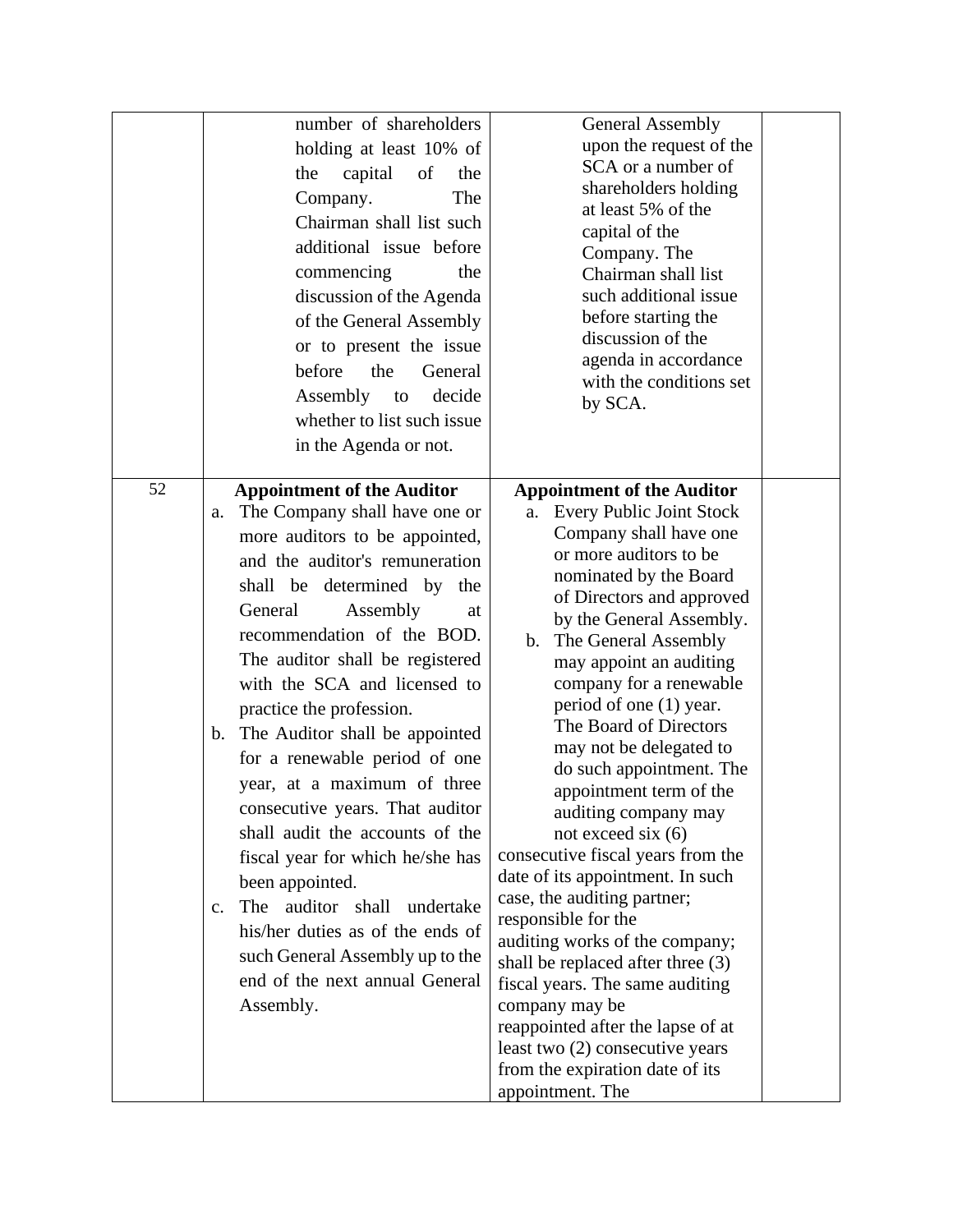|    |                                                                                                                                                                                                                                                                                                                                                                                                                                                                                                                                                                                                                                                                                                                                                                                                                                                    | company's founders may; upon<br>incorporation thereof; appoint one<br>or more auditing companies to be<br>approved by the<br>Authority. Such auditing<br>company shall undertake its<br>mission till the General Assembly<br>has completed its functions for<br>the first fiscal year.<br>c. The General Assembly<br>shall determine the fees of<br>the auditor. The Board of<br>Directors may not be<br>delegated to do so. Such                                                                                                                                                                                                                                                                                                                                                                                                                                                                                                                             |  |
|----|----------------------------------------------------------------------------------------------------------------------------------------------------------------------------------------------------------------------------------------------------------------------------------------------------------------------------------------------------------------------------------------------------------------------------------------------------------------------------------------------------------------------------------------------------------------------------------------------------------------------------------------------------------------------------------------------------------------------------------------------------------------------------------------------------------------------------------------------------|---------------------------------------------------------------------------------------------------------------------------------------------------------------------------------------------------------------------------------------------------------------------------------------------------------------------------------------------------------------------------------------------------------------------------------------------------------------------------------------------------------------------------------------------------------------------------------------------------------------------------------------------------------------------------------------------------------------------------------------------------------------------------------------------------------------------------------------------------------------------------------------------------------------------------------------------------------------|--|
|    |                                                                                                                                                                                                                                                                                                                                                                                                                                                                                                                                                                                                                                                                                                                                                                                                                                                    | fees shall be reflected in<br>the company's accounts.                                                                                                                                                                                                                                                                                                                                                                                                                                                                                                                                                                                                                                                                                                                                                                                                                                                                                                         |  |
| 58 |                                                                                                                                                                                                                                                                                                                                                                                                                                                                                                                                                                                                                                                                                                                                                                                                                                                    | <b>Balance Sheet of Fiscal year</b>                                                                                                                                                                                                                                                                                                                                                                                                                                                                                                                                                                                                                                                                                                                                                                                                                                                                                                                           |  |
|    | <b>Balance Sheet of Fiscal year</b><br>1. The balance sheet and profit<br>and loss account for the<br>fiscal year shall be audited at<br>least one (1) month before<br>Annual<br>General<br>the<br>Assembly. The BOD shall<br>also prepare a report on the<br>Company's activities during<br>the fiscal year, financial<br>position at the end of that<br>the<br>proposed<br>and<br>year<br>method for the distribution<br>of the net profits. A copy of<br>the balance sheet and profit<br>and loss account together<br>with a copy of the Auditor's<br>report, as well as the BOD<br>report, the governance report<br>and a draft invitation for the<br>Company's shareholders to<br>annual<br>General<br>the<br>Assembly shall be sent to the<br>SCA in order to approve the<br>publication of the invitation<br>$(15)$ fifteen days before the | The balance sheet and<br>1.<br>profit and loss account for the<br>fiscal year shall be audited before<br>the Annual General Assembly.<br>The BOD shall also prepare a<br>report on the Company's<br>activities during the fiscal year,<br>financial position at the end of<br>that year and the proposed<br>method for the distribution of the<br>net profits. A copy of the balance<br>sheet and profit and loss account<br>together with a copy of the<br>Auditor's report, as well as the<br>BOD report, the governance<br>report and a draft invitation for<br>the Company's shareholders to<br>the annual General Assembly<br>shall be sent to the SCA in order<br>to approve the publication of the<br>invitation (21) twenty one days<br>before the General Assembly<br>meeting.<br>The annual financial<br>2.<br>statements of the company shall<br>be published according to the<br>regulations set by SCA, a copy<br>thereof shall be sent SCA, the |  |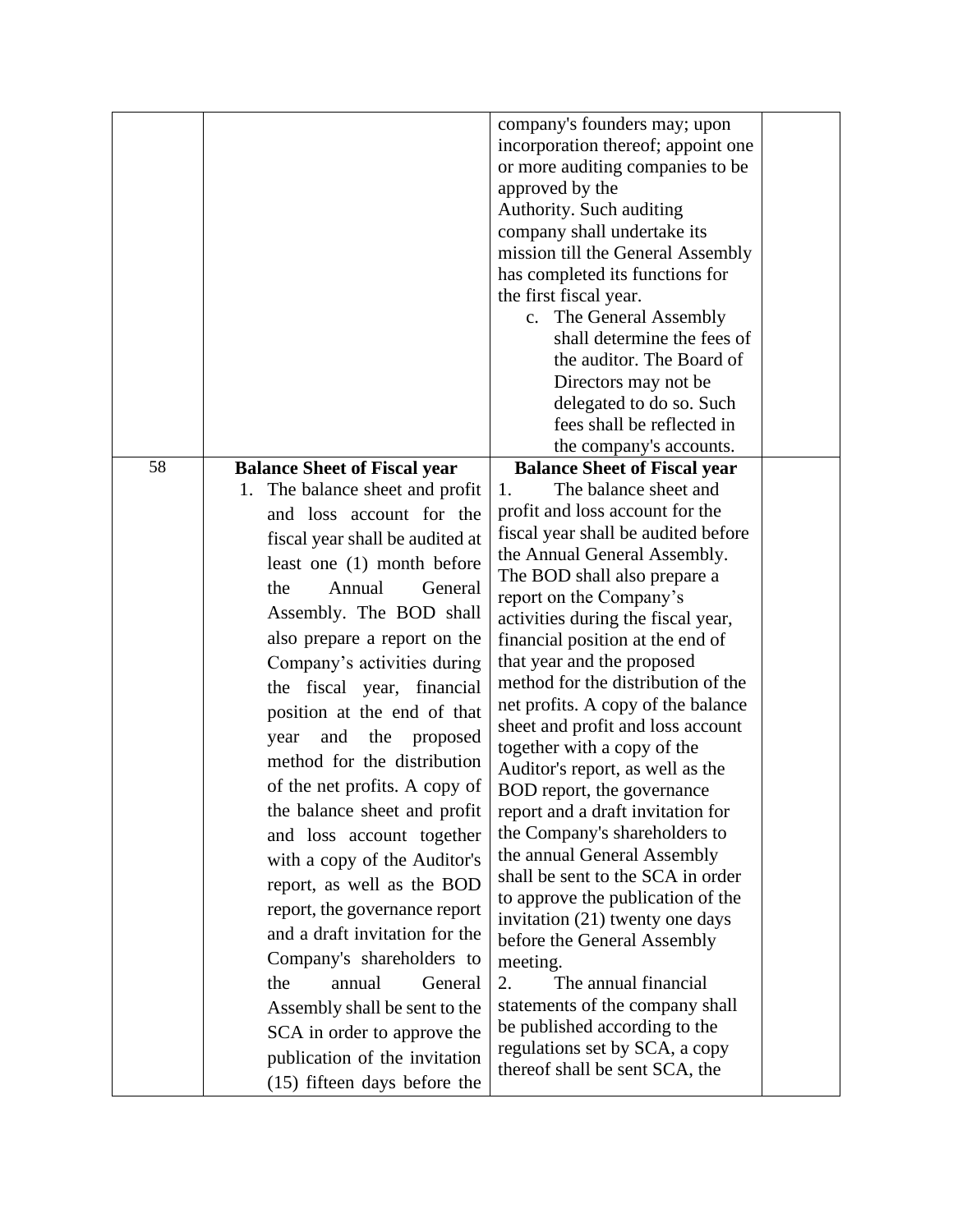|  | General Assembly meeting;      | competent authority and the |  |
|--|--------------------------------|-----------------------------|--|
|  | subject to the provisions of   | Insurance Authority.        |  |
|  | Article (172) of<br>the        |                             |  |
|  | Companies Law concerning       |                             |  |
|  | the publication of the         |                             |  |
|  | invitation to the General      |                             |  |
|  | Assembly fifteen<br>days       |                             |  |
|  | before the date of the         |                             |  |
|  | meeting.                       |                             |  |
|  | 2. A copy of the balance sheet |                             |  |
|  | prepared must be sent to the   |                             |  |
|  | Insurance Authority.           |                             |  |
|  |                                |                             |  |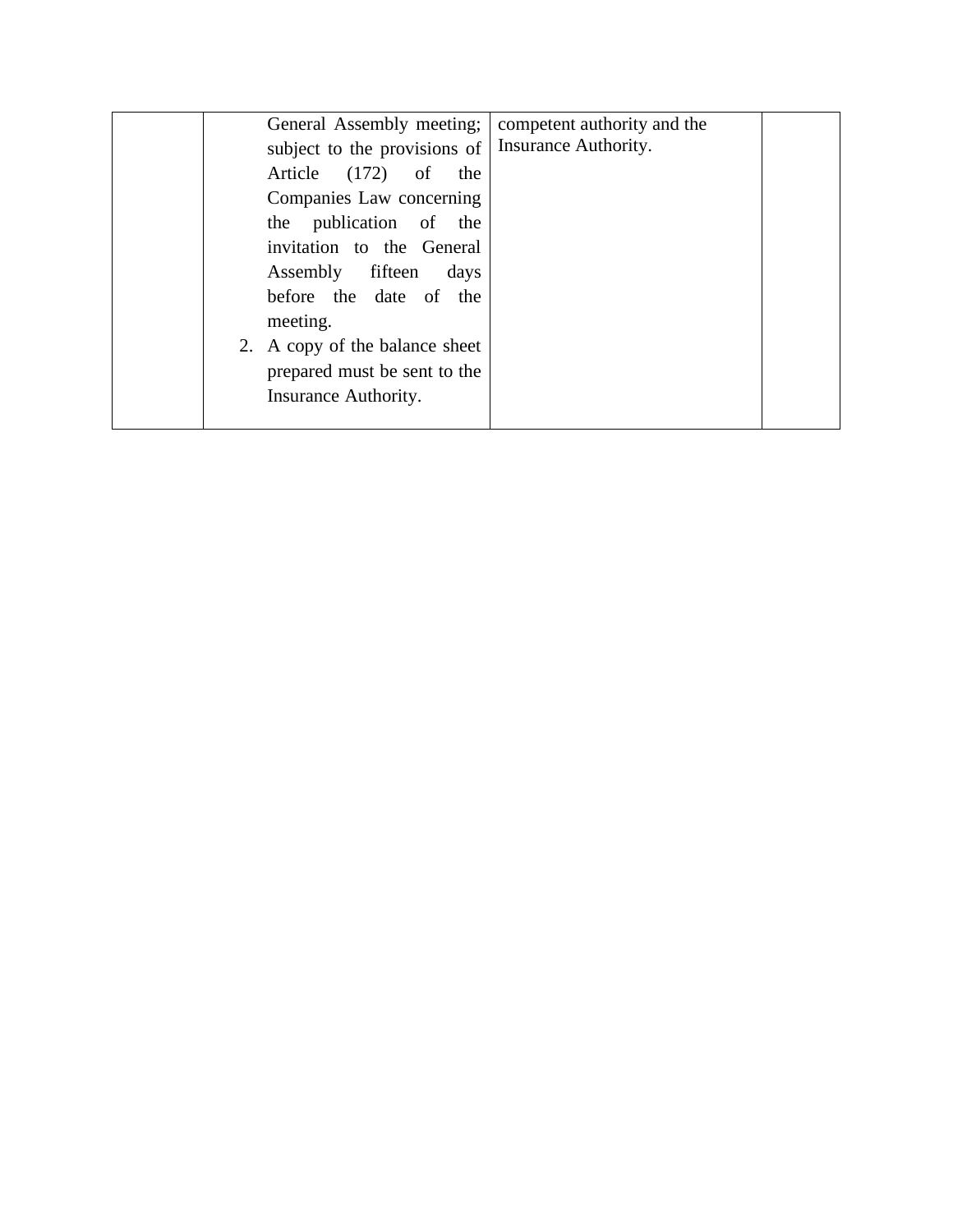## تكافـــــــل<br>الإمـــــارات

| تعديل النظام الاساسي لشركة تكافل الامارات تامين (ش م ع) |                                                                                                                                                                                                                                                                                                                                                                                                                                                                                                                                                                                                                                                                                                                                                                                                                                         |                                                                                                                                                                                                                                                                                                                                                                                                                                                                                                                                                                                                                                                                    |            |
|---------------------------------------------------------|-----------------------------------------------------------------------------------------------------------------------------------------------------------------------------------------------------------------------------------------------------------------------------------------------------------------------------------------------------------------------------------------------------------------------------------------------------------------------------------------------------------------------------------------------------------------------------------------------------------------------------------------------------------------------------------------------------------------------------------------------------------------------------------------------------------------------------------------|--------------------------------------------------------------------------------------------------------------------------------------------------------------------------------------------------------------------------------------------------------------------------------------------------------------------------------------------------------------------------------------------------------------------------------------------------------------------------------------------------------------------------------------------------------------------------------------------------------------------------------------------------------------------|------------|
| ملاحظات                                                 | النص بعد التعديل                                                                                                                                                                                                                                                                                                                                                                                                                                                                                                                                                                                                                                                                                                                                                                                                                        | النص قبل التعديل                                                                                                                                                                                                                                                                                                                                                                                                                                                                                                                                                                                                                                                   | رقم المادة |
|                                                         | التعاريف<br>قانون الشركات: المرسوم بقانون اتحادي رقم32<br>لسنة 2021 بشأن الشركات التجاربة وأي تعديل<br>يطرأ عليه.<br>الاطراف ذات العلاقة: تُحدد الأطراف ذات<br>العلاقة والمعاملات ذات الصلة بتضارب<br>المصالح وواجبات الطرف ذي الصلة بالشركة<br>وكذلك الصفقات وفقأ للقرارات والأنظمة<br>الصـادرة عن الـهيئة بـهذا الشأن.<br>  الاطراف المرتبطة:<br>1. الأشخاص الذين يجمع بينهم إتفاق او ترتيب بغرض<br>السيطرة على الشركة.<br>2. الشخص الطبيعي وأولاده القصر.<br>3. الشخص الإعتباري بالإضافة الى أي من أعضاء مجلس<br>إدارته أو الشركات التي تساهم التي يساهم فيها بما لا يقل<br>عن 30% من رأس مالها، أو الشركات الشقيقة ،أو التابعة<br>أو الحليفة ما لم يثبتوا عدم وجود إتفاق أو ترتيب بينهم<br>بغرض السيطرة.<br>4. الأقارب وهم الأب والأم والأخ والأخت والأولاد والزوج وأبو<br>الزوج وأم الزوج وأولاد الزوج ما لم يثبتوا عدم وجود إتفاق | التعاريف<br>• قانون الشركات : القانون الاتحادي رقم 2<br>لسنة 2015 في شأن الشركات التجارية<br>وأي تعديل بطرأ عليه.<br>•    تعريف "الأطر اف ذات العلاقة:<br>- رئيس وأعضاء مجلس الإدار ة وأعضاء الإدار ة<br>التنفيذية العليا بالشركة، والشركات التي يملك فيها<br>أي من هولاء حصنة مسيطرة، والشركات الأم او<br>التابعة او الشقيقة او الحليفة للشركة.<br>أقارب رئيس أو عضو مجلس الإدارة او<br>الإدار ة التنفيذية العليا حتى الدر جة الأولى.<br>- الشخص الطبيعي او الإعتبار ي الذي كان خلال<br>$\%10$ السنة السابقة على التعامل مساهماً بنسبة 10%<br>فإكثر بالشركة أو عضواً في مجلس إدارتها أو<br>شركتها الأم او شركاتها التابعة.<br>-  الشخص الذي له سيطر ة على الشركة. |            |
|                                                         | او ترتيب بينهم بغرض السيطرة.                                                                                                                                                                                                                                                                                                                                                                                                                                                                                                                                                                                                                                                                                                                                                                                                            |                                                                                                                                                                                                                                                                                                                                                                                                                                                                                                                                                                                                                                                                    |            |
|                                                         | السيطرة: تكون شركة التأمين في وضع السيطرة في الحالات                                                                                                                                                                                                                                                                                                                                                                                                                                                                                                                                                                                                                                                                                                                                                                                    | تعريف " السيطرة  "                                                                                                                                                                                                                                                                                                                                                                                                                                                                                                                                                                                                                                                 |            |
|                                                         | التالية:                                                                                                                                                                                                                                                                                                                                                                                                                                                                                                                                                                                                                                                                                                                                                                                                                                | السيطرة: القدرة على التأثير او التحكم – بشكل مباشر                                                                                                                                                                                                                                                                                                                                                                                                                                                                                                                                                                                                                 |            |
|                                                         | أ- إمتلاك شخص بمفرده أو مع الأطراف المرتبطة لنسبة                                                                                                                                                                                                                                                                                                                                                                                                                                                                                                                                                                                                                                                                                                                                                                                       | او غير مباشر – في تعيين أغلبية أعضاء مجلس إدارة                                                                                                                                                                                                                                                                                                                                                                                                                                                                                                                                                                                                                    |            |
|                                                         | 10% أو أكثر من رأس المال أو الأدوات المالية (مثل السندات                                                                                                                                                                                                                                                                                                                                                                                                                                                                                                                                                                                                                                                                                                                                                                                | الشركة او القرارات الصادرة منه او من الجمعية<br>العمومية للشركة، وذلك من خلال ملكية نسبة من                                                                                                                                                                                                                                                                                                                                                                                                                                                                                                                                                                        |            |
|                                                         | القابلة للتحويل الى أسهم) أو حقوق التصويت في الشركة.                                                                                                                                                                                                                                                                                                                                                                                                                                                                                                                                                                                                                                                                                                                                                                                    |                                                                                                                                                                                                                                                                                                                                                                                                                                                                                                                                                                                                                                                                    |            |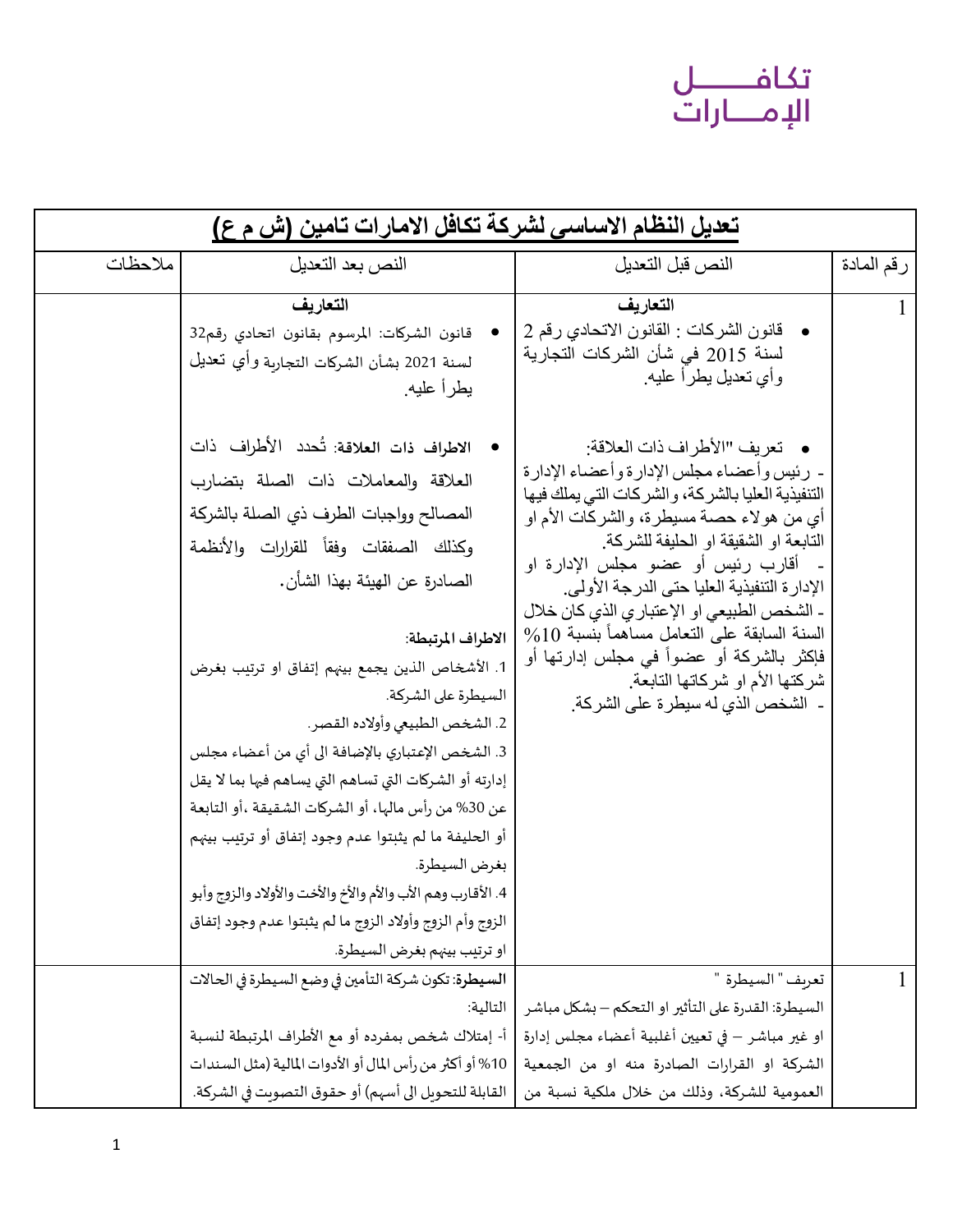

| ب- كل اتفاق أو وضع يؤدي إلى صلاحية تعيين أغلبية                           | الأسهم او الحصص او بإتفاق او ترتيب آخر يؤدي الى                        |    |
|---------------------------------------------------------------------------|------------------------------------------------------------------------|----|
| أعضاء مجلس الإدارة أو المدراء واللجان التنفيذية وعزلهم                    | ذات التأثير.                                                           |    |
| بالشركة.                                                                  |                                                                        |    |
|                                                                           |                                                                        |    |
| انتخاب اعضاء مجلس الادارة                                                 | حالات تعيين الجمعية العمومية لأعضاء                                    | 21 |
| مع مر اعاة المادة 143 من قانون الشركات، تنتخب                             | مجلس الإدارة                                                           |    |
| الجمعية العمومية أعضاء مجلس الادارة بالتصويت                              | إستثناءاً من وجوب إتباع ألية الترشح لعضـوية                            |    |
| السري التراكمي واستثناء من ذلك يجوز للمؤسسين                              | مجلس الإدارة الـذي يتعين أن يســـبق إجتمــاع                           |    |
| ان يعينو في النظام الاساسي للشركة اعضاء أول                               | الجمعيــة العموميــة المقرر انعقــادهــا لإنتخــاب                     |    |
| مجلس ادار ة.                                                              | أعضــاء المـجلس ووفقاً لـحكم المـادة (2/144) من                        |    |
| اً.   يقصد بالتصويت التراكمي أن يكون لكل                                  | قانون الشـــركات ، يجوز للجمعية العمومية أن                            |    |
| مساهم عدد من الاصوات يساوي عدد                                            | تعين عدداً من الأعضـــــاء من ذوي الخبرة في                            |    |
| الاسهم التي يملكها بحيث يقوم بالتصويت                                     | مجلس الإدار ة من غير المســـاهمين في الشـــركة                         |    |
| بها لمرشح واحد لعضوية مجلس الادارة أو                                     | على ألا يتجاوز ثلث عدد الأعضــــاء المحددين                            |    |
| توزيعها بين من يختار هم من المرشحين،<br>على أن لا يتجاوز عدد الأصوات التي | بالنظام الأســاســى في حال تحقق أياً من الحالات                        |    |
| يمنحها للمرشحين الذين اختارهم عدد                                         | التالية:                                                               |    |
| الاصوات التي بحوزته                                                       | عدم توافر العدد المطلوب من المرشحين<br>خلال فترة فتح باب الترشح لعضوية |    |
| ب. مع مراعاة احكام قانون الشركات والنظام                                  | مجلس الإدار ة بشكل يؤدي الى نقص عدد                                    |    |
| الأساسي وتعليمات المهيئة بجوز ان بكون                                     | أعضاء مجلس الإدار ة عن الحد الأدنى                                     |    |
| أعضـاء مجلس الادار ة من ذوي الخبر ة من                                    | لصحة إنعقاده.                                                          |    |
| غير المساهمين.                                                            | ب. الموافقة على تعيين أعضاء مجلس الإدارة                               |    |
|                                                                           | الذين تم تعينهم في المراكز الشاغرة من                                  |    |
|                                                                           | قبل مجلس الإدار ة.                                                     |    |
|                                                                           | ج. [استقالة أعضاء مجلس الإدارة أثناء إنعقاد                            |    |
|                                                                           | إجتماع الجمعية العمومية وتعيين مجلس                                    |    |
|                                                                           | مؤقت لتيسير اعمال الشركة لحين فتح باب                                  |    |
|                                                                           | الترشح لعضوية المجلس.                                                  |    |
|                                                                           |                                                                        |    |
| إجتماع الجمعية العمومية                                                   | إجتماع الجمعية العمومية                                                | 40 |
| (إضـافة الفقر ة التالية)                                                  |                                                                        |    |
| يجوز عقد اجتماعات الجمعيات العمومية                                       |                                                                        |    |
| واشتراك المساهم في مداولاتها والتصويت                                     |                                                                        |    |
| على قرار اتها بواسطة وسائل التقنية الحديثة                                |                                                                        |    |
| للحضور عن بعد، وفقا للضوابط التي تضعها<br>الـهيئة في هذا الشأن.           |                                                                        |    |
|                                                                           |                                                                        |    |
| الإعلان عن الدعوة لإجتماع الجمعية العمومية                                | الإعلان عن الدعوة لإجتماع الجمعية                                      | 41 |
| توجه الدعوة بعد موافقة الهيئة الى جميع                                    | العمومية                                                               |    |
| المساهمين لحضور اجتماعات الجمعية                                          |                                                                        |    |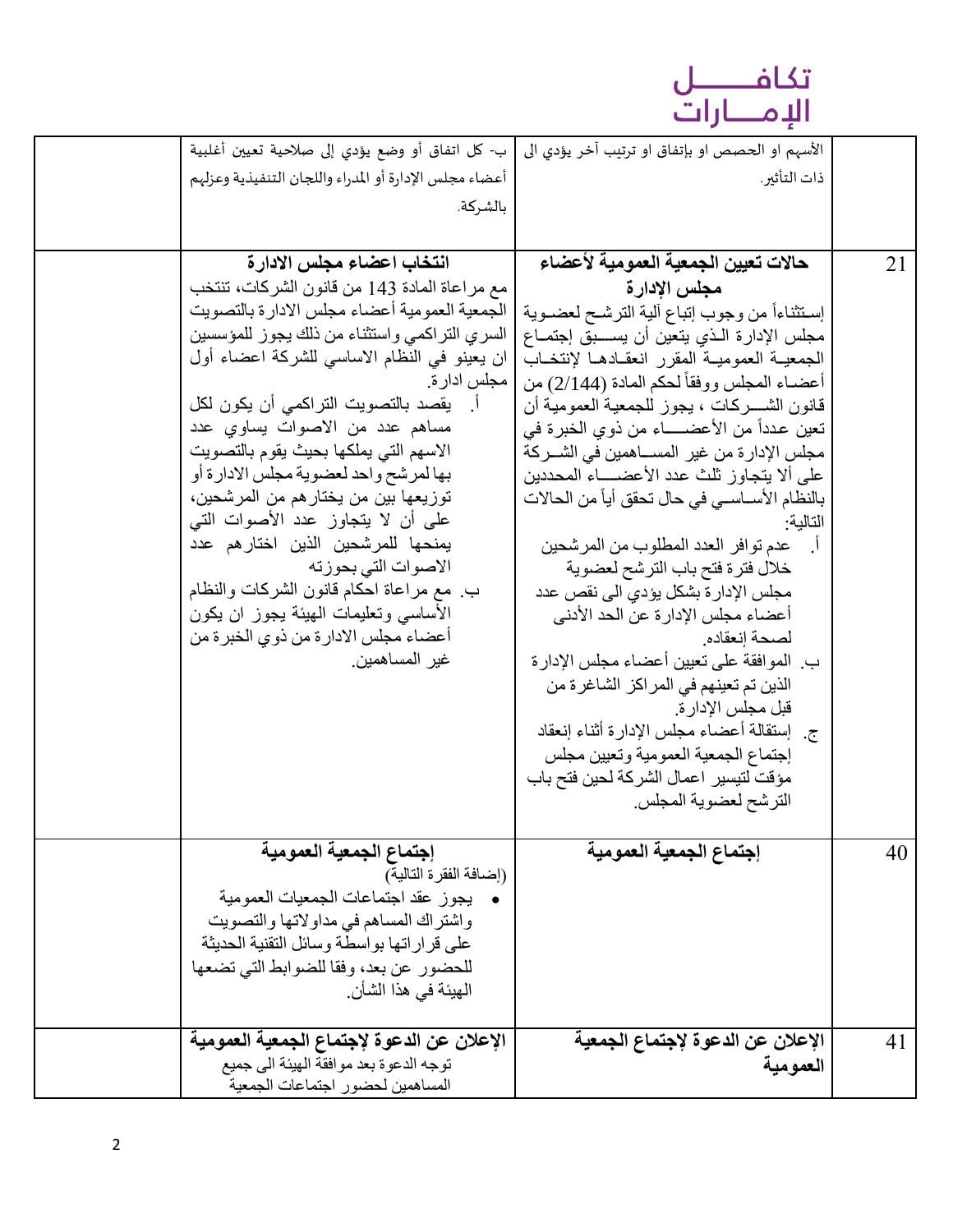|       | óL<br>$\mathbf{K}_{\perp}$ |
|-------|----------------------------|
| ار ات | اللام                      |

| العمومية باعلان في صحيفتين محليتين          | باستثناء اجتماع الجمعية العمومية المؤجل لعدم                               |    |
|---------------------------------------------|----------------------------------------------------------------------------|----|
| احداهما على الاقل تصدر باللغة العربية       | اكتمال النصاب وفقا لحكم المادة (١٨٣) من قانون                              |    |
| وبكتب مسجلة او من خلال وسائل التقنية        | الشركات ، يكون توجيه الدعوة لانعقاد اجتماع                                 |    |
| الحديثة وذلك قبل الموعد المحدد للاجتماع     | الجمعية العمومية بعد موافقة الهيئة الى جميع                                |    |
| بإحدى وعشرين يوما على الاقل وفقا لطريقة     | المساهمين و ذلك خلال الأشهر الأربعة التالية لنهاية                         |    |
| الاعلان التي تحددها الهيئة ، ويجب ان        | السنة المالية و كذلك كلما رأي وجها لذلك ، و ذلك                            |    |
| تتضمن الدعوة جدول اعمال الاجتماع            | بالإعلان في صحيفتين يوميتين محليتين تصدر ان                                |    |
| وتقرير المدقق المالي كما يجب ان تشتمل       | باللغة العربية و اخطار المساهمين بكتب مسجلة أو                             |    |
| الدعوة على جدول اعمال ومكان و تاريخ و       | و (SMS)من خلال ارسال رسائل نصية هاتفية                                     |    |
| توقيت الاجتماع الاول والاجتماع الثاني في    | البريد الالكتروني مصحوبة بتقرير مجلس الإدارة                               |    |
| حال عدم اكتمال النصاب القانوني لصحة         | وتقرير مدققي الحسابات وذلك قبل الموعد المحدد                               |    |
| الاجتماع الاول وبيان صاحب الحق في           | للاجتماع بخمسة عشر يوما على الأقل وذلك بعد                                 |    |
| حضور اجتماع الجمعية العمومية، وترسل         | الحصول على موافقة الهيئة ويجب أن تتضمن                                     |    |
| نسخة من اوراق الدعوة المي المهيئة والسلطة   | الدعوة جدول أعمال ذلك الاجتماع وترسل صورة                                  |    |
| المختصىة و هيئة التامين.                    |                                                                            |    |
|                                             | من أوراق الدعوة قبل النشر ۖ إلى المهيئة والسلطة<br>المختصة ولهيئة التأمين. |    |
|                                             |                                                                            |    |
|                                             | يجب أن يشتمل إعلان الدعوة للاجتماع على جدول                                |    |
|                                             | الأعمال و مكان و تاريخ و موعد الاجتماع الأول ،                             |    |
|                                             | و الاجتماع الثاني في حال عدم اكتمال النصاب                                 |    |
|                                             | القانوني لصحة الاجتماع الأول ، و بيان صاحب                                 |    |
|                                             | الحق في حضور الاجتماع، و جواز أن ينيب عنه                                  |    |
|                                             | من يختار ه بمقتضـي توكيل خاص ثابت بالكتابة، و                              |    |
|                                             | أحقية المساهم في مناقشة الموضو عات المدرجة في                              |    |
|                                             | جدول أعمال الجمعية العمومية، و توجيه الأسئلة                               |    |
|                                             | الى مجلس الإدارة و مدقق الحسابات، و النصاب                                 |    |
|                                             | القانوني المطلوب لصحة كل من اجتماع الجمعية                                 |    |
|                                             | العمومية و القرارات الصادرة فيه و بيان صاحب                                |    |
|                                             | الحق في التوزيعات إن وجدت                                                  |    |
| الدعوة لإجتماع الجمعية العمومية             | الدعوة لإجتماع الجمعية العمومية                                            | 42 |
| يجب على مجلس الإدارة دعوة الجمعية           | أ.    يجب على مجلس الإدار ة دعوة الجمعيــة                                 |    |
| العمومية خلال الأشهر الأربعة التالية لنهاية | العموميـة خلال الأشــــهر الأربعــة التــاليــة                            |    |
|                                             | لنهاية الســنة المالية وكذلك كلما رأى وجها                                 |    |
| السنة المالية وكذلك كلما رأى وجها لذلك      | لذلك                                                                       |    |
| ب. على مجلس ادارة الشركة دعوة الجمعية       |                                                                            |    |
| العمومية للانعقاد خلال خمسة ايام متى طلب    | ب. يجو ز  للهيئة أو  لمدقق الحسـابات أو  لمسـاهم                           |    |
| ذلك مدقق الحسابات أو الهيئة أو بناء على     | أو أكثر يملكون ( 20% ) من رأس مــال                                        |    |
| طلب من مساهم او اكثر يملكون نسبة لا تقل     | الشســركة على الأقل كحد أدنى ولأسسـباب                                     |    |
|                                             | جدية تقديم طلب لمجلس ادارة الشـركة لعقد                                    |    |
| عن 10 % من أسهم الشركة وذلك وفقا            | الجمعيــة العموميــة ويتعين علـى مجلس                                      |    |
| للأحوال التي يقرر ها القانون.               | الإدارة في هذه الحـالــة ۖ دعوة الجمعيــة                                  |    |
|                                             | العمومية خلال خمسـة أيام  من تاريخ تقديم                                   |    |
|                                             | الطلب .                                                                    |    |
|                                             |                                                                            |    |
|                                             |                                                                            |    |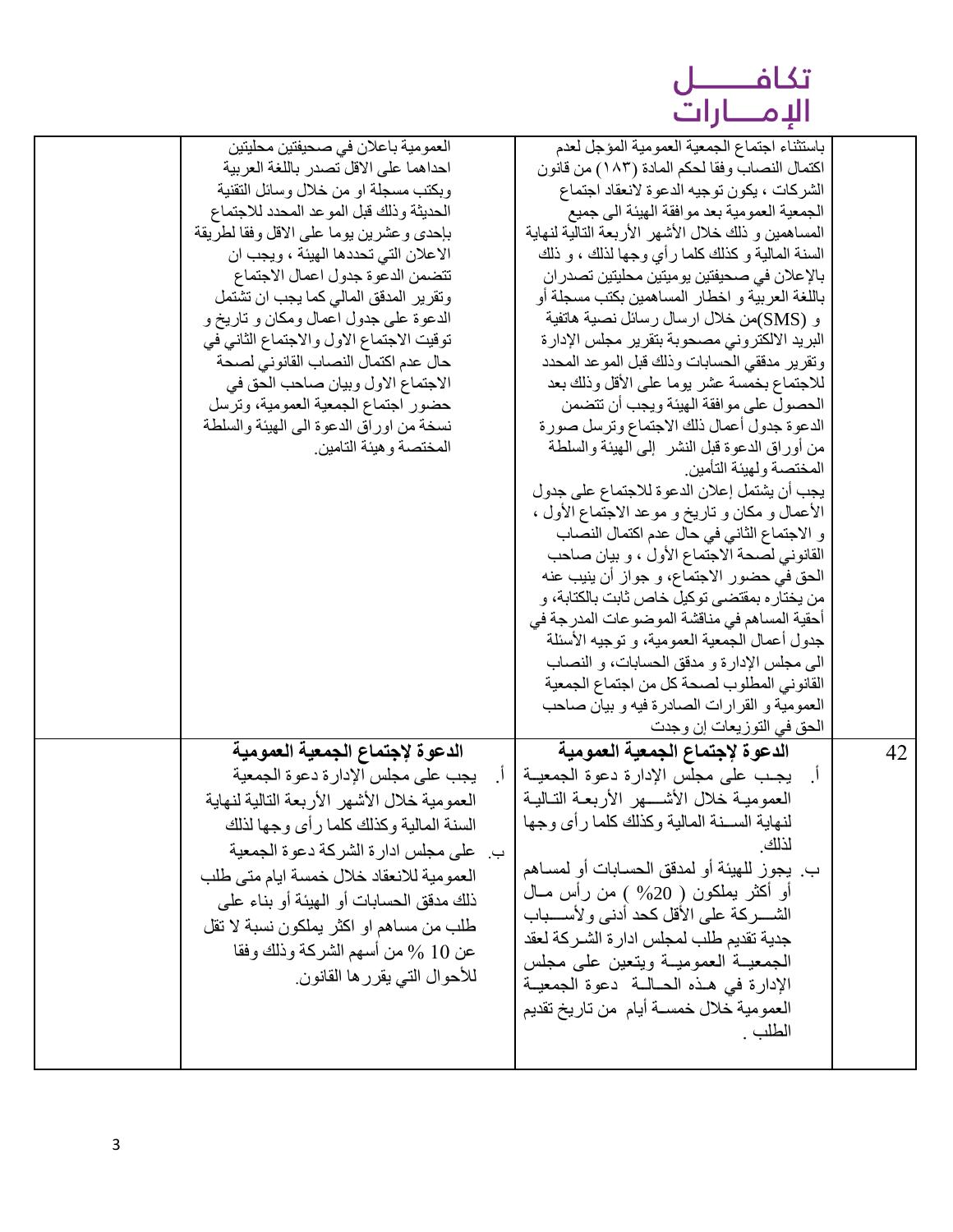تكافـــــــل<br>الإمـــــارات

| رئاسة الجمعية العمومية وتدوين وقائع                                | رئاسة الجمعية العمومية وتدوين وقائع                    | 47 - أ |
|--------------------------------------------------------------------|--------------------------------------------------------|--------|
| الإجتماع                                                           | الإجتماع                                               |        |
| برأس الجمعية العمومية رئيس مجلس إدارة                              | يرأس الجمعية العمومية رئيس مجلس إدارة                  |        |
| الشركة وفي حالة غيابهِ يرأسها نائبه وفي حال                        | الشركة وفي حالة غيابهِ برأسها نائبه وفي                |        |
| غيابهما يرأسها أي عضو من اعضاء مجلس                                | حال غيابهما يرأسها أي مساهم يختاره                     |        |
| الادارة يختاره مجلس الادارة لذلك، وفي حال                          | المساهمون لذلك عن طريق التصويت بأية                    |        |
| عدم اختيار مجلس الادارة للعضو براسها اي                            | وسيلة تحددها الجمعية العمومية، كما تعين                |        |
| شخص تختاره الجمعية العمومية، كما تعين                              | الجمعية مقررأ للإجتماع، وإذا كانت                      |        |
| الجمعية مقرراً للاجتماع، وإذا كانت الجمعيــة                       | الجمعيــة تبحث في أمر يتعلق برئيس                      |        |
| تبحث في أمر يتعلَّق برئيس الإجتماع وجب أن                          | الإجتماع أيا كان وجب أن تختار الجمعية                  |        |
| تختار الجمعية من بين المساهمين من يتولى                            | من بين المساهمين من يتولى رئاسة                        |        |
| رئاسة الإجتماع خلال مناقشة هذا الأمر                               | الإجتماع خلال مناقشة هذا الأمر، ويعين                  |        |
|                                                                    | الرئيس جامعاً للأصوات على أن تقر                       |        |
|                                                                    | الجمعية العمومية تعيينه.                               |        |
|                                                                    |                                                        |        |
| طريقة التصويت بإجتماع الجمعية العمومية                             | طريقة التصويت بإجتماع الجمعية العمومية                 | 48     |
| يكون التصويت بالطريقة التي يعينها رئيس                             | يكون التصويت في الجمعية العمومية بالطريقة              |        |
| الجمعية الا اذا قررت الجمعية العمومية خلاف ذلك                     | التي يعينها رئيس الجمعية إلا إذا قررت الجمعية          |        |
| ومع ذلك يجب ان يكون التصويت سريا اذا تعلق                          | العمومية طريقة معينة للتصويت، و إذا تعلق               |        |
| بانتخاب اعضاء مجلس الادارة او بعزلهم او                            | الأمر بإنتخاب أعضاء مجلس الإدارة أو بعزلهم             |        |
| مساءلتهم                                                           | أو بمساءلتهم أو بتعينهم في الحالات التي يجوز           |        |
|                                                                    | فيها ذلك وفقاً لأحكام هذا النظام، فيجب إتباع           |        |
|                                                                    | طريقة التصويت السري التراكمي.                          |        |
|                                                                    |                                                        |        |
| إصدار القرار الخاص                                                 | إصدار القرار الخاص                                     | 50     |
| يتعين على الجمعية العمومية إصدار قرار خاص                          | ينعين على الجمعية العمو مية إصدار  قر ار               |        |
| بأغلبية أصوات المساهمين الذين يملكون ما لا يقل                     | خاص بأغلبية أصوات المساهمين الذين يملكون               |        |
| عن ثلاثة أرباع الأسهم الممثلة في إجتماع الجمعية                    | ما لا يقل عن ثلاثة أرباع الأسهم الممثلة في             |        |
| العمومية للشركة في الحالات التالية:-<br>زيادة رأس المال أو تخفيضه. | إجتماع الجمعية العمومية للشركة في الحالات<br>التالية:- |        |
| ب. إصدار سندات قرض أو صكوك.                                        | أ.     زيادة رأس المال أو تخفيضه.                      |        |
| ت. تقديم مساهمات طوعية في أغراض خدمة                               | ب.  إصدار سندات قرض أو صكوك.                           |        |
| المجتمع.                                                           | ج.  تقديم مساهمات طوعية في أغراض خدمة                  |        |
| ث. حل الشركة أو إدماجها في شركة أخرى .                             | المجتمع.                                               |        |
| بيع المشروع الذي قامت به الشركة أو<br>ج.                           | حل الشركة أو إدماجها في شركة أخر ي .<br>د.             |        |
| النصرف فيه بأي وجه أخر .                                           | بيع المشروع الذي قامت به الشركة أو                     |        |
| ح إطالة مدة الشركة.                                                | التصرف فيه بأي وجه أخر ـ                               |        |
| تعديل عقد التأسيس أو النظام الاساسي.<br>خ.                         | و إطالة مدة الشركة.                                    |        |
| في الحالات التي يتطلب فيها قانون الشركات<br>د.                     | ز . تعديل عقد التأسيس أو النظام الاساسي.               |        |
| التجارية إصدار قرار خاص                                            | ح. في الحالات التي يتطلب فيها قانون                    |        |
|                                                                    | الشركات التجارية إصدار قرا <u>ر خاص.</u>               |        |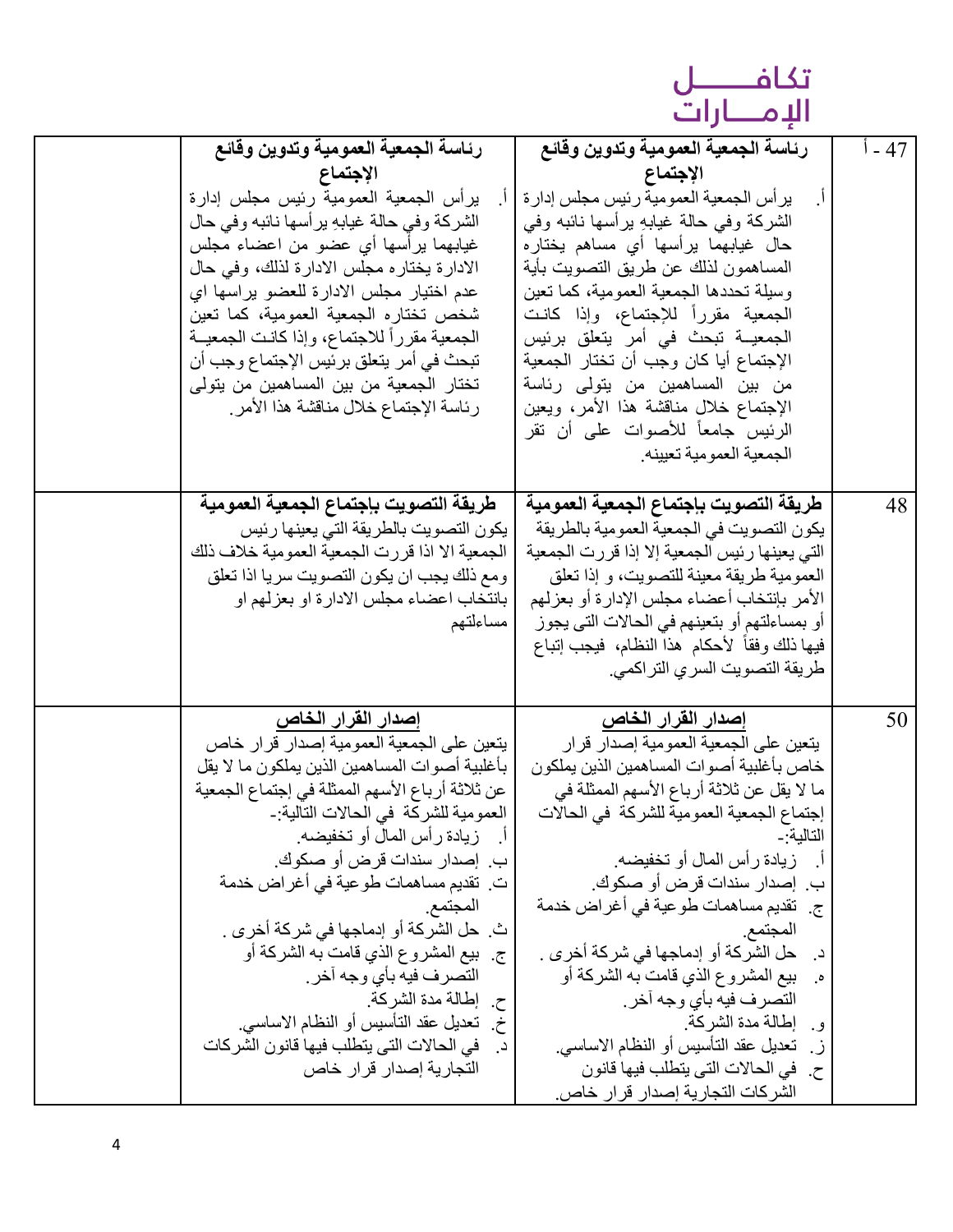# تكافـــــــل<br>الإمــــارات

| و يجوز للشركة بعد موافقة الهيئة اصدار قرار<br>خاص بتعديل عقد تأسيسها او نظامها الاساسي<br>ويجب على الشركة تزويد السلطة المختصة بنسخة<br>من هذا القرار . | وفي جميع الاحوال ووفقا للمادة 139من قانون<br>الشركات بتعين موافقة الهيئة والسلطة<br>المختصة و هيئة التأمين على إستصدار القرار |    |
|---------------------------------------------------------------------------------------------------------------------------------------------------------|-------------------------------------------------------------------------------------------------------------------------------|----|
|                                                                                                                                                         | الخاص بتعديل عقد التأسيس والنظام الأساسي<br>للشركة                                                                            |    |
| إدراج بند بجدول أعمال إجتماع الجمعية<br>العمومية                                                                                                        | إدراج بند بجدول أعمال إجتماع الجمعية<br>العمومية                                                                              | 51 |
| لا يجوز للجمعية العمومية المداولة في غير<br>المسائل المدرجة بجدول الأعمال                                                                               | لا يجوز للجمعية العمومية المداولة في غير<br>المسائل المدرجة بجدول الأعمال.                                                    |    |
| ب. ٳستثناء من البند (أ) من هذه المُعادة ومع<br>الإلتزام بالضوابط الصادرة عن الهيئة بهذا                                                                 | بٍ إستثناء من البند (أ) من هذه المادة ومع<br>الإلتزام بالضوابط الصادرة عن الهيئة بهذا                                         |    |
| الشأن يكون للجمعية العمومية الصلاحية فيما<br>1- حق المداولة في الوقائع الخطيرة التي                                                                     | الشأن يكون للجمعية العمومية الصلاحية<br>فيما يلي:<br>1. حق المداولة في الوقائع الخطيرة التي                                   |    |
| تكتشف أثناء الإجتماع.<br>2-  إدر اج بند إضافي في جدول أعمال                                                                                             | تكتشف أثناء الإجتماع.<br>2.   إدراج بند إضافي في جدول أعمال                                                                   |    |
| الجمعية العمومية وذلك بناء على طلب<br>يقدم من المهيئة أو مساهم أو عدد من                                                                                | الجمعية العمومية وذلك بناء على طلب<br>يقدم من المهيئة أو عدد من المساهمين                                                     |    |
| المساهمين يملكون نسبة لا تقل عن (5%)<br>من رأس مال الشركة، ويجب على رئيس<br>إجتماع الجمعية العمومية إدراج البند                                         | يمثل (10%) من رأس مال الشركة<br>على الأقل، ويجب على رئيس إجتماع<br>الجمعية العمومية إدراج البند                               |    |
| الإضافي قبل البدء في مناقشة جدول<br>الأعمال وفقا للشروط التي تحددها الهيئة.                                                                             | الإضافي قبل البدء في مناقشة جدول<br>الأعمال أو عرض الموضوع على                                                                |    |
|                                                                                                                                                         | الجمعية العمومية لتقرر إضافة البند<br>الى جدول الأعمال من عدمه.                                                               |    |
| تعيين مدقق الحسابات                                                                                                                                     | تعيين مدقق الحسابات                                                                                                           | 52 |
| يكون للشـــركة مدقق حســــابات أو أكثر تعينه                                                                                                            | يكون للشــركة مدقق حســابات أو أكثر تعينه                                                                                     |    |
| وتحدد أتعابه الجمعية العمومية بناءاً على                                                                                                                | وتحدد أتعابه الجمعية العمومية بناءا على                                                                                       |    |
| ترشيح من مجلس الإدارة، ويشترط في مدقق                                                                                                                   | ترشــــــــــيح من مجلس الإدارة، ويشـــــــترط في<br>مدقق الحســـــابـات أن يكون مقيداً لدى الـهيئـة                          |    |
| الحسابات أن يكون مقيداً لدي الـهيئة ۖ ومرخص<br>له بمز اولة المهنة.                                                                                      | ومرخص له بمز اولة المهنة.                                                                                                     |    |
| ب. تعين الجمعية العمومية شركة تدقيق حسابات                                                                                                              | ب. يُعيين مدقق حسابات لمدة سنة قابلة للتجديد                                                                                  |    |
| لمدة سنة قابلة للتجديد ولا يجوز تفويض مجلس                                                                                                              | وعليه مراقبة حسابات السنة المالية التي عين                                                                                    |    |
| ادار ة الشركة في هذا الشأن، على أن لا تتولى                                                                                                             | لَّها علَّى ألا تتجاوز مدة تجديد تعينه ثلاث                                                                                   |    |
| شركة التدقيق عملية التدقيق بالشركة لمدة تزيد                                                                                                            | سنوات متتالية.                                                                                                                |    |
| علمي ست سنوات متتالية وعندها يجب علمي                                                                                                                   | ج. يتولَّى مدقق الحسابات مهامه من نهاية                                                                                       |    |
| الشركة تغيير الشريك المسؤول عن اعمال                                                                                                                    | إجتماع تلك الجمعية إلى نهاية إجتماع                                                                                           |    |
| التدقيق بعد انتهاء 3 سنوات مالية، ويجوز                                                                                                                 | الجمعية العمومية السنوية التالية.                                                                                             |    |